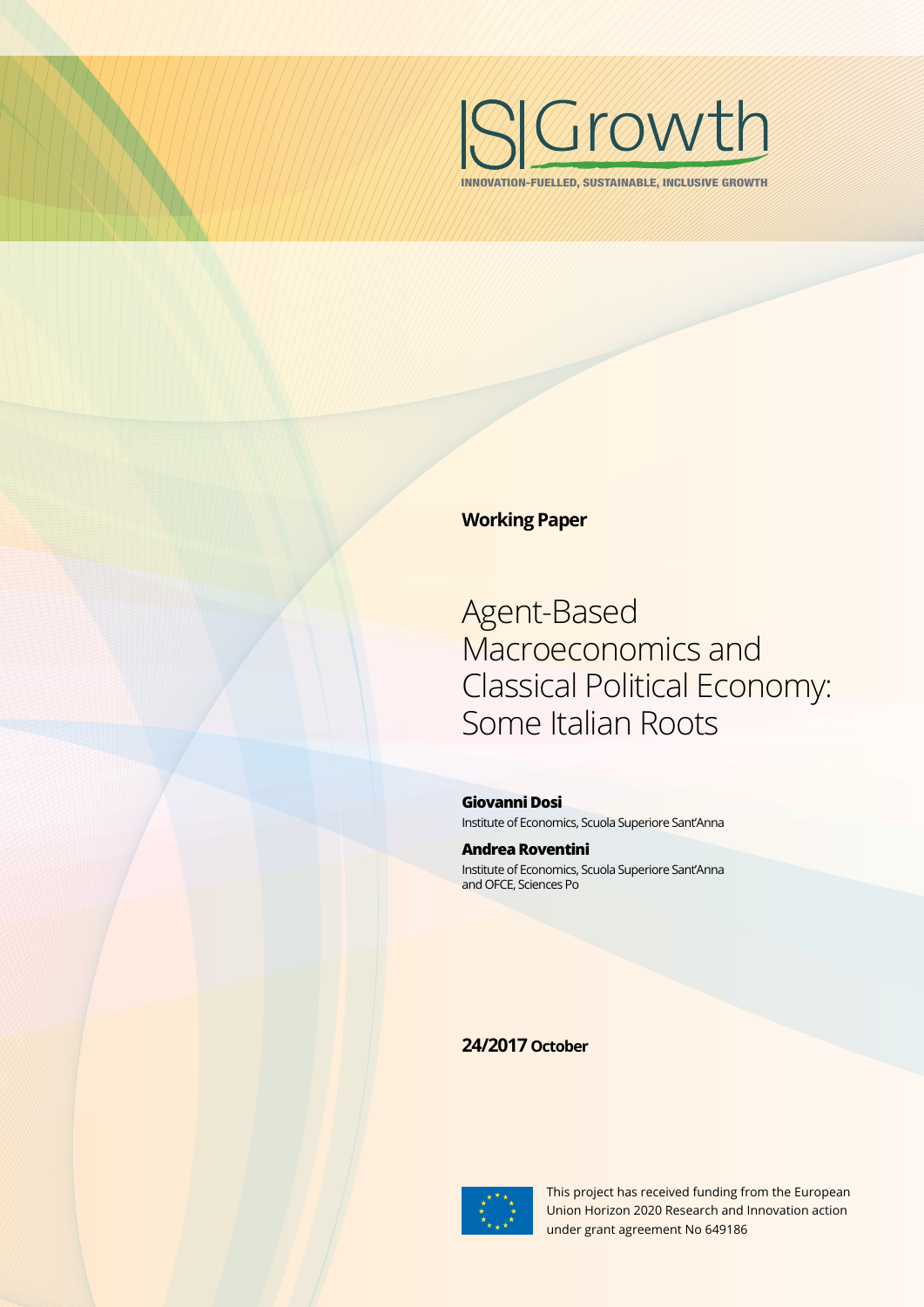



Scuola Superiore Sant'Anna

LEM | Laboratory of Economics and Management

**Institute of Economics** Scuola Superiore Sant'Anna

Piazza Martiri della Libertà, 33 - 56127 Pisa, Italy ph. +39 050 88.33.43 institute.economics@sssup.it

# LEM WORKING PAPER SERIES

# **Agent-Based Macroeconomics and Classical Political Economy: Some Italian Roots**

Giovanni Dosi ° Andrea Roventini °\*

° Institute of Economics, Scuola Superiore Sant'Anna, Pisa, Italy \* OFCE, Sciences Po, Nice, France

 **2017/19 September 2017 ISSN(ONLINE) 2284-0400**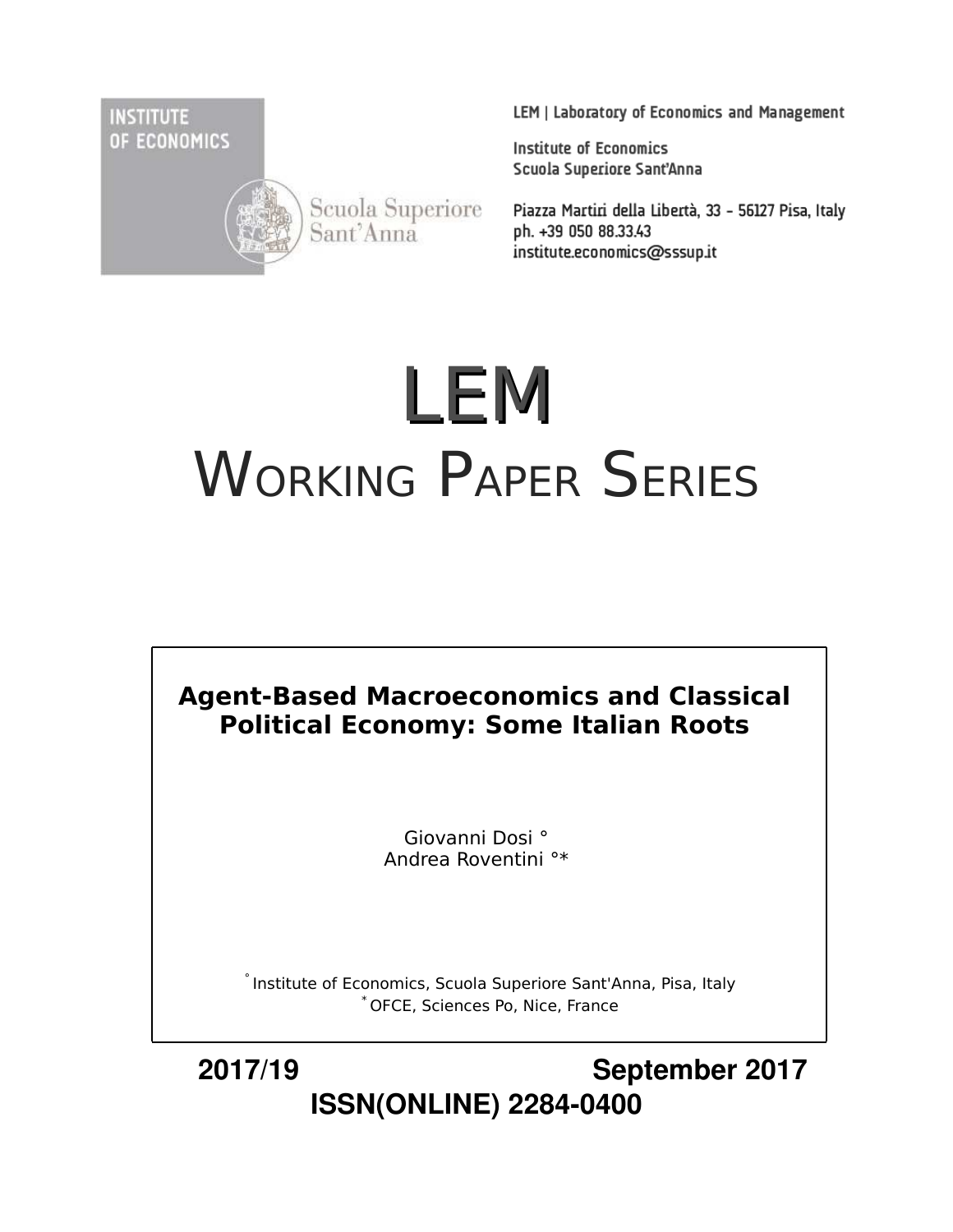# Agent-Based Macroeconomics and Classical Political Economy: Some Italian Roots<sup>∗</sup>

Giovanni Dosi† Andrea Roventini‡

September 5, 2017

#### Abstract

In this work, we discuss how the rich academic milieu left by different Italian political economy traditions after WWII paved the way to the development of a new generation of macroeconomic agent-based models. The K+S [\(Dosi et al., 2010,](#page-21-0) [2016a\)](#page-21-1), CATS [\(Delli Gatti](#page-21-2) [et al., 2005,](#page-21-2) [2011\)](#page-21-3) and EURACE [\(Cincotti et al., 2010;](#page-21-4) [Teglio et al., 2012\)](#page-24-0) families of agentbased models are at the frontier of an alternative macroeconomic research paradigm which considers the economy as a complex evolving system. The three families of models are presented in details and their empirical performance and policy exercises discussed.

Keywords: Agent-Based Macroeconomics, Classical Political Economy, Macrodynamics, Complexity Theory, L. L. Pasinetti, P. Sylos Labini.

JEL Classification: B22, B5, E00, E32, E6, O3, O4

<sup>∗</sup>Thanks to Domenico Delli Gatti, Marco Raberto and Alberto Russo for useful suggestions. All usual disclaimers apply. This work has been supported by the European Union's Horizon 2020 grants: No. 649186 - Project ISIGrowth.

<sup>†</sup>Corresponding author. Institute of Economics, Scuola Superiore Sant'Anna, Pisa, Italy. Mail address: Scuola Superiore Sant'Anna, Piazza Martiri della Libertà 33, I-56127 Pisa, Italy. Tel: +39-050-883282. Fax: +39-050-883344. Email: giovanni.dosi@santannapisa.it

<sup>‡</sup> Institute of Economics, Scuola Superiore Sant'Anna, Pisa, Italy and OFCE, Sciences Po, Nice France. Mail address: Scuola Superiore Sant'Anna, Pisa, Italy. Mail address: Scuola Superiore Sant'Anna, Piazza Martiri della Libert`a 33, I-56127 Pisa, Italy. Tel: +39-050-883309. Fax: +39-050-883344. Email: andrea.roventini@santannapisa.it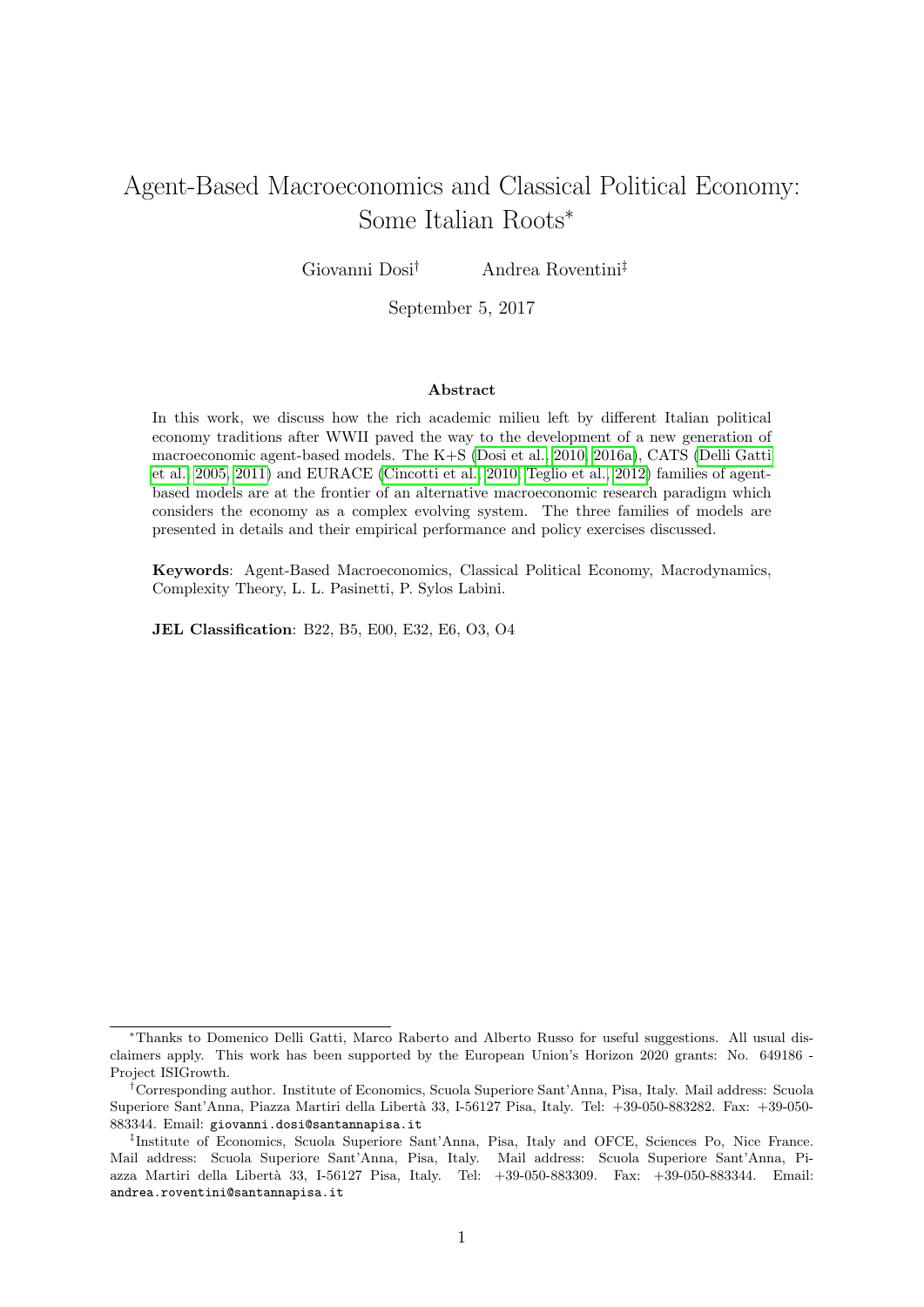## 1 Introduction

It is with pleasure that we accepted the invitation to edit this Special Issue of the Italian Economic Journal on Agent-Based Models (ABM) and to introduce it with reference to the earlier Italian tradition in economic thought. As witnessed also by this Issue, Italian contributions to the ABM genre have been particularly rich and variegated. Here we shall argue that this has been also the consequence of a favorable academic terroir left by several Italian traditions (we use on purpose the plural) flourished after WWII. Even if one cannot talk about an "Italian School", some deep orientations have been shared by economists as diverse as Luigi Pasinetti, Paolo Sylos Labini, Piero Sraffa, Federico Caffeé, Giorgio Fuá and Luigi Spaventa, (we limit the list to scholars who are or would have been now eighty years old ...).

In the following, we shall flag some distinct features of such "Italian traditions" (cf. Section [2\)](#page-3-0), which, we shall see, are mirrored by several building-blocks of Agent-Based Macro models (Section [4\)](#page-8-0). Finally, we shall zoom on the main Italian contributions to the macroeconomic ABM literature, which have been blossoming in the last fifteen years, becoming one of the international benchmark for agent-based macroeconomics. In Section [4,](#page-8-0) we focus on the  $K+S$ family of models [\(Dosi et al., 2010,](#page-21-0) [2016a\)](#page-21-1) originated at Scuola Superiore Sant'Anna (Pisa), the CATS family [\(Delli Gatti et al., 2005,](#page-21-2) [2011\)](#page-21-3) developed between Ancona and Milan, and the EURACE model [\(Cincotti et al., 2010;](#page-21-4) [Teglio et al., 2012\)](#page-24-0) born in the University of Genova.[1](#page-3-1) The models jointly account for endogenous growth, business cycles and rare deep crises and can reproduce a rather long and increasing list of micro and macro empirical regularities. Finally, they have been employed for different policy exercises concerning innovation, industry, monetary, fiscal and macroprudential policies.

## <span id="page-3-0"></span>2 The Italian "Political Economy" after WWII

As mentioned the Schools had many differences with each others, but they shared a profound classical spirit (as opposed to "neoclassical" one). First, they all shared a rejection for the two fundamental pillars of mainstream (neoclassical) economics, namely maximization at micro level, and equilibrium at aggregate one. Rather, the central theoretical quest has been the identification and sometimes the formalization of "laws of motion" of the system, while quite agnostic, or even skeptical about possible microfoundations (see among many [Pasinetti, 1974,](#page-23-0) [1983,](#page-23-1) [Spaventa, 1970,](#page-23-2) and later [Amendola and Gaffard, 1988,](#page-20-0) [1998\)](#page-20-1).<sup>[2](#page-3-2)</sup> Indeed, on the micro side, an implicit or explicit trait in common was the distance from any "Benthamian" anthropology with its reduction of all behaviors to some utility-base driver. And on the system side, they all abhorred the idea that markets (beginning with the labor market) generally clear.

<span id="page-3-1"></span><sup>&</sup>lt;sup>1</sup>In that we are aware of the neglect of other relevant, but less macro focussed contributions, including those by Pietro Terna and collaborators (see among many works, e.g. [Beltratti et al., 1996;](#page-20-2) [Gilbert and Terna, 2000;](#page-22-0) [Fontana, 2010\)](#page-22-1) and by Matteo Richiardi (e.g. [Leombruni and Richiardi, 2006;](#page-22-2) [Richiardi et al., 2006;](#page-23-3) [Richiardi](#page-23-4) [and Richardson, 2017\)](#page-23-4).

<span id="page-3-2"></span><sup>&</sup>lt;sup>2</sup>An exception, in our view, is the famous [Sraffa \(1960\)](#page-23-5), which is in fact a sort of *equilibrium scaffolding* meant to study the relations between relative prices, wages and profits. This is a particular controversial issue, as it was at the core of at least of twenty years of sometimes bitter and ideology-ridden debates. However, after a long while, the older of us (G. D.) came to the doubt that, after all, Franck Hahn was not totally wrong in suggesting that "Neo-Ricardianism" is not too far from general equilibrium with the fixed coefficient restrictions (see the provocative [Hahn, 1982\)](#page-22-3).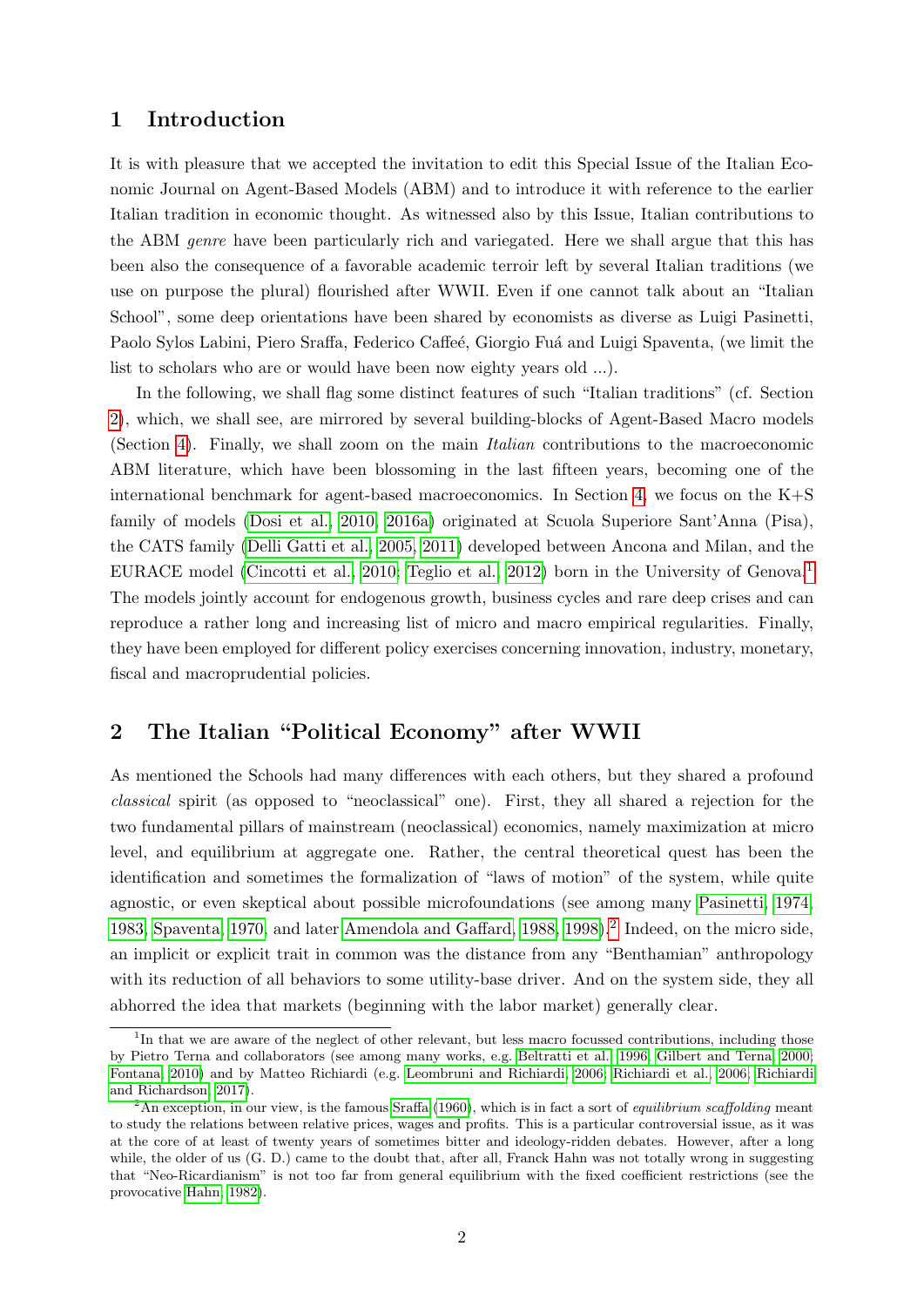Second, they were deeply inspired by classical economists - in primis, Adam Smith and Marx - and to varying degrees, by Ricardo, Keynes and Schumpeter.

Third, most of them had/have a keen interest in economic and political history, seen as undistinguishable from the theorizing tasks: see again, among many relevant others Fuá (1978-[1983\)](#page-22-4), Caffé (1978), [Biasco \(1979\)](#page-20-4), [Sylos Labini \(1984\)](#page-24-1), [Salvati \(2000\)](#page-23-6). In that, they have all thaught us to be at the opposite side to the so-called (New) "Political Economy", by which there is basically an invariant stochastic growth generating process, from the Stone Age to the Space Age (and beyond), fueling a basically invariant "Production Function", where arguments may well change over time, from Zeus to the Protestant Ethic, from stones to computers, to even morally more troubling genetic endowments.<sup>[3](#page-4-0)</sup>

Finally, most of them had/have a profound *civil political passion*: we are all here to understand the world, but in order to change it to the better. And that, we were thaught, and we still believe, means transforming institutions, changing balances of power, overturning "hegemonic ideologies" - in Gramsci's sense.<sup>[4](#page-4-1)</sup> In all that, the contribution of e.g. Wilfredo Pareto was considered at best marginal or most often viral. Indeed, the Pareto on statistical distributions is a secular landmark. The Pareto on the "welfare" theorems is indeed analytically pathetic and socially dangerous. Unfortunately, the younger generations never learned what the theorems basically meant: an apology of almost every status quo.

Of course, there were also several downsides to the foregoing "classical" Italian perspectives. One was the excessive emphasis on income distribution and too little on technical change (with the outstanding exception of Sylos Labini). Naturally, it is better to discuss too much about income distribution than assuming a marginalist theory of value and completely neglect it (in that, the empirical works of e.g. Piketty are a breadth of fresh air). However, it was as if one zoomed on that part of Marx addressing value, surplus, and exploitation, while neglecting that other Marx on the "revolutionizing" role of capitalism.<sup>[5](#page-4-2)</sup>

Another downside, in our view, was the quite general discard of microfoundations, seen by many as the equivalent to the rejection of methodological individualism. Of course, we are all against the latter: rational maximizing individuals are the wrong place to start, and in any case they are not there at all. But microbehaviors are important to account for aggregate dynamics. So, for example one can of course study the dynamics of a beehive as a whole, but it is important to ask also what is the distribution of behaviors of individual bees and their interaction patterns which are consistent with hive patterns (and survival).<sup>[6](#page-4-3)</sup> This is precisely what agent-based models try to do. And notice that there is no "methodological individualism" in the exercise, in

<span id="page-4-0"></span><sup>3</sup>Unfortunately, we are not joking: some economists do claim - in top economic journals - that genetic diversity of countries can predict the success of their economies, and that one can find an optimal level of diversity [\(Ashraf and Galor, 2013\)](#page-20-5). Not surprisingly, outside economics, such "Mengelian" studies (in which both native Americans and Africans do not possess optimal genetic diversity) have been harshly criticized and considered "deeply scientifically flawed" by prominent genetists, biologists and anthropologists. Of course, the Italian political economists would have been/are horrified too.

<span id="page-4-2"></span><span id="page-4-1"></span><sup>&</sup>lt;sup>4</sup>Incidentally, how many under-40 Italian economists know who Gramsci is? And American ones?

<sup>&</sup>lt;sup>5</sup>Macroeconomic agent-based models tend to do the opposite, and this is a weakness that has to be quickly addressed.

<span id="page-4-3"></span> $6$ The issue has been at the center of decade-long discussions of one of us  $(G.D)$  with Giorgio Lunghini: no agreement, but hopefully we have now clearer ideas. In fact, Marco Lippi has provided one of the path-breaking contribution to the discussion on the properties of micro-macro aggregation: see well before dynamic factor models, [Lippi \(1988\)](#page-22-5).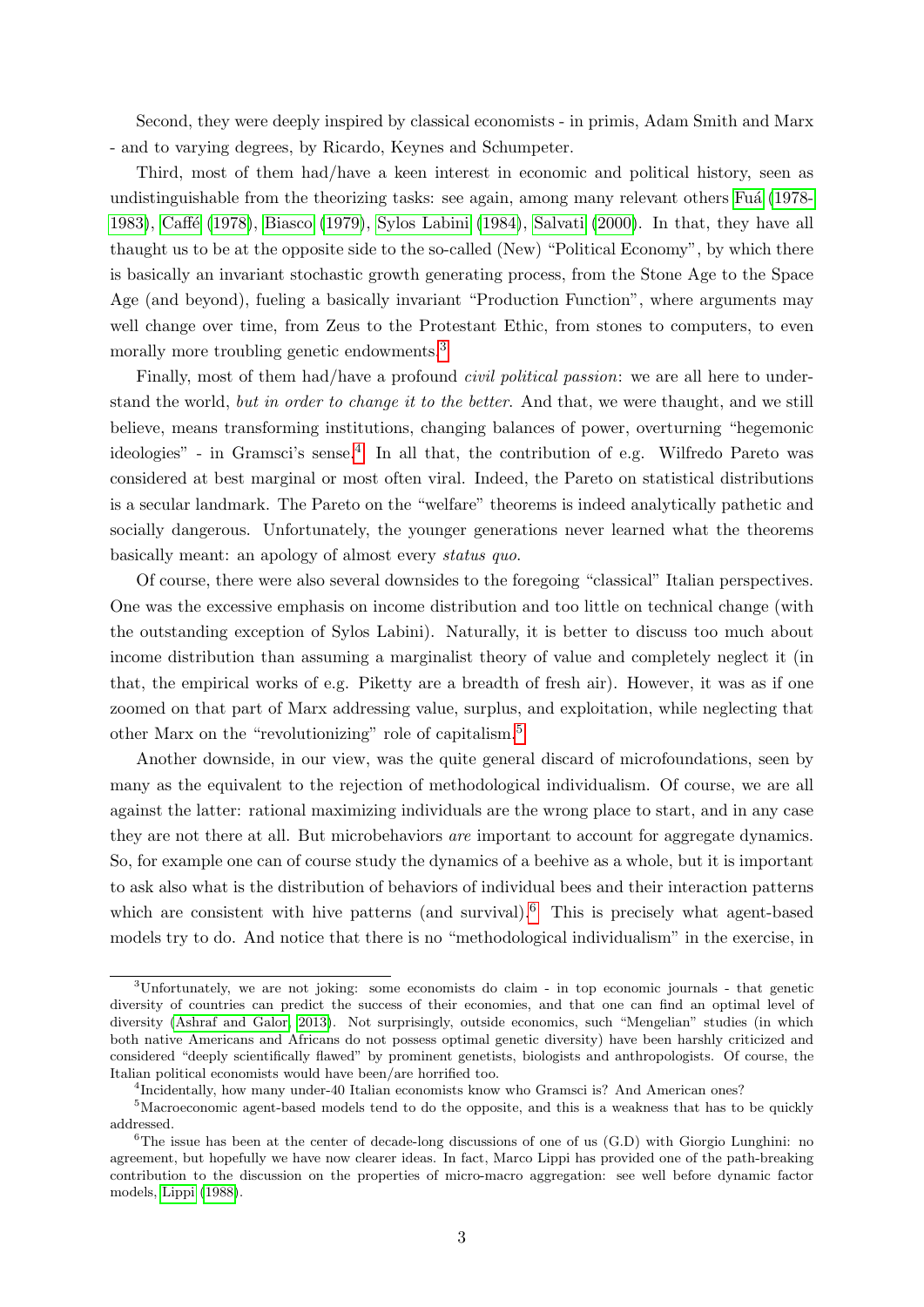that there is no "derivation" of the aggregate from an individual pursuing her objective: in fact, it may well be the case, as [Kirman \(2016\)](#page-22-6) shows, that is the micro (what individual bees do) that is macrofounded (i.e. determined by some system-level state variables such as the hive's temperature).

A third major downside has been (for many, not for all) the methods and the ways the arguments were constructed. Too much "critique of the neoclassical school",<sup>[7](#page-5-0)</sup> too many exegetic exercises ("What did Ricardo actually mean at page x?" What did Keynes say in chapter y?") and too little by way of statistical and historical analysis, model building, case studies.

Last but not least, many of the major players of the "Italian tradition" had hypertrophic egos (incidentally a virus always widespread in the economic profession), which made the birth of lasting "schools" basically impossible.

However, despite all these drawbacks, the Zeitgeist in Italy was rich, stimulating, and allowed the persistence of "ecological niches" large enough to allow the survival and growth of an alternative theory to the mainstream one, part of which we are witnessing with agent-based models (a sample is contained in this Special Issue).

Certainly it faced hard times. This is partly associated with the return to Italy of young Italians sent to the U.S. for their graduate studies. Visiting the U.S. had been common earlier on, but mostly it meant interacting with great and sensible economists, even when in disagreement, from Solow to Modigliani to Tobin to Klein. With the wave beginning in '80s, the story is different and in many respects looks like a phenomenon of mass religious conversion. When graduate students came back, like "foreign fighters", many of them completely renegaded their theoretical roots for joyfully embracing market talibanism. And this also led to a profound change in the "ethos of the profession": from "I want to understand the world and possibly improving it", to "I want to publish in the top five journals, even at the cost of raping any perception of what is sensible, what is moral, and what is not".[8](#page-5-1) And policy advices lost importance, as many thought it is not the job of economists, or, worse, often turned out to be even dangerous, with the fundamentalism of the neo-converted to the market religion.<sup>[9](#page-5-2)</sup>

Come as it may, in Italy a fertile ground for an alternative paradigm focused on the anal-ysis of the economy as a complex evolving system<sup>[10](#page-5-3)</sup> has remained, and more specifically for its macroeconomic instantiation which we consider ABM to be. Before considering the latter in more details, let us discuss the building blocks of agent-based macroeconomic models.

<span id="page-5-0"></span> ${}^{7}$ Finding logical inconsistencies in the adversary camp was a paramount activity: so, after the indisputable victory of Cambridge, England over Cambridge, Massachusetts on the aggregate production function, the search for some sort of mistake in general equilibrium involved such high expectations that one thought that the insurrection of the world proletariat was only waiting for that to be triggered!

<span id="page-5-1"></span><sup>&</sup>lt;sup>8</sup>And even worse, in this banality of evil, we also guess that some of them do not even have a perception of civic sensibility and morality in doing economic research.

<span id="page-5-2"></span><sup>&</sup>lt;sup>9</sup>In [Dosi and Roventini \(2017\)](#page-21-5), we have discussed some of these perversions, spanning from freaky rational lovemaking to criminal welfare analysis of dynamic models of torture!

<span id="page-5-3"></span><sup>10</sup>For a discussion of the "grand evolutionary program, see the introduction to [Dosi \(2012\)](#page-21-6) and [Dosi and](#page-22-7) [Virgillito \(2017\)](#page-22-7). For a comparison of macroeconomic agent-based models with standard DSGE one, see [Fagiolo](#page-22-8) [and Roventini \(2012,](#page-22-8) [2017\)](#page-22-9)."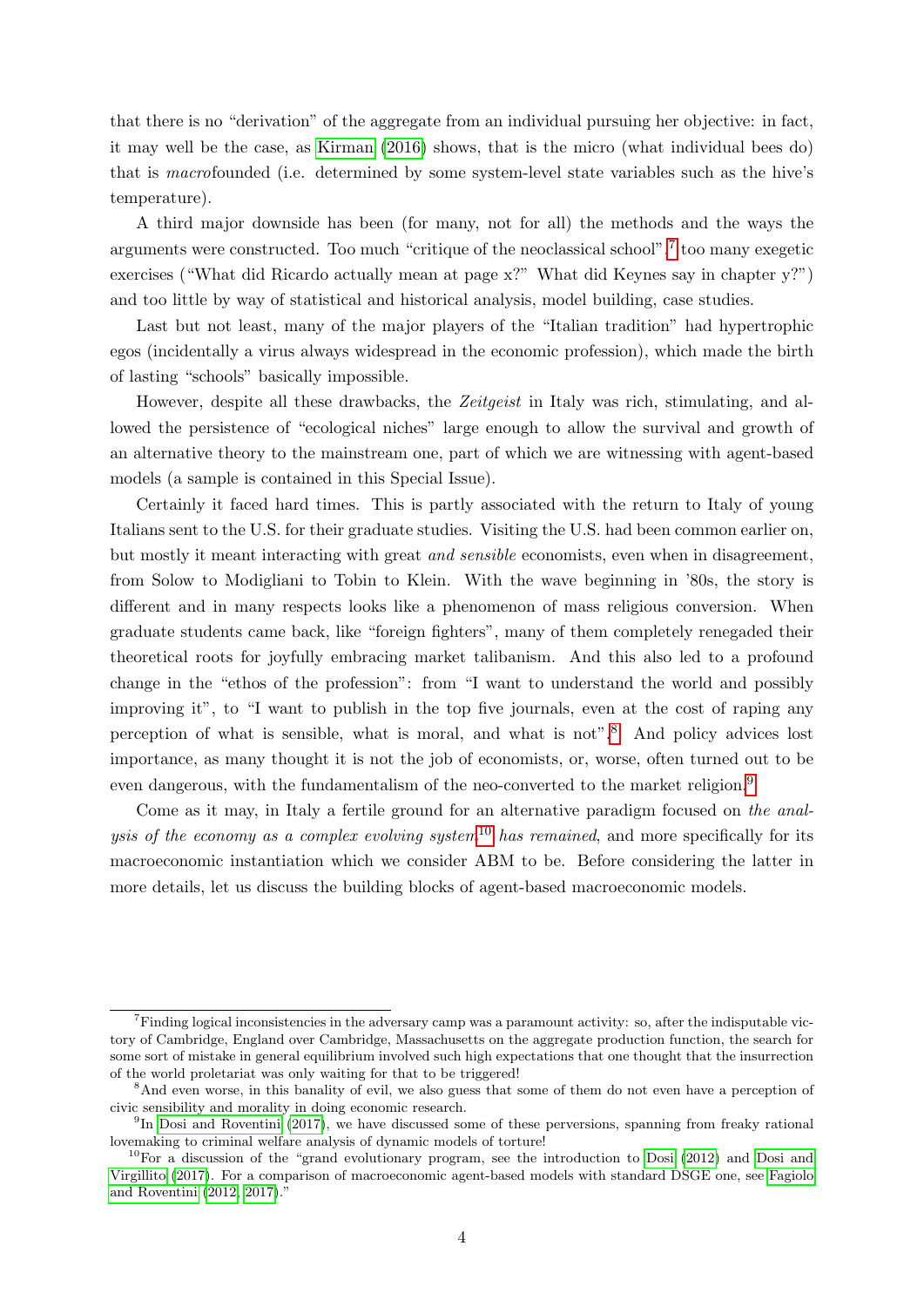# 3 Agent-Based Models

Agent-Based Computational Economics (ACE) can be defined as the computational study of economies thought as complex evolving systems [\(Tesfatsion, 2006a\)](#page-24-2).<sup>[11](#page-6-0)</sup> Agent-based models can be characterized by ten ingredients:

- 1. A bottom-up perspective. The aggregate properties of a decentralized economy must be obtained as the macro outcome of a possibly unconstrained micro dynamics going on at the agent level.
- 2. Heterogeneity. Agents are (or might be) heterogeneous in almost all their characteristics and behaviors
- 3. The evolving complex system approach. Agents live in complex systems that evolve through time. Therefore, aggregate properties are thought to emerge out of repeated interactions among simple entities, rather than from the consistency requirements of rationality and equilibrium imposed by the modeler.
- 4. Non-linearity. The interactions that occur in ABMs are inherently non-linear. Additionally, non-linear feedback loops exist between micro and macro levels.
- 5. Direct (endogenous) interactions. Agents interact directly. The decisions undertaken today by an agent directly depend, through adaptive expectations, on the past choices made by other agents in the population.
- 6. Bounded rationality. The environment in which real-world economic agents live is too complex for hyper-rationality to be a viable simplifying assumption. Agents are assumed to behave as boundedly rational entities with adaptive expectations.
- 7. The nature of learning. Agents in ABMs engage in an open-ended search in changing environments. This is due to both the ongoing introduction of novelty and the generation of new patterns of behavior; but also on the complexity of the interactions between heterogeneous agents (see point 5 above).
- 8. "True" dynamics. Partly as a consequence of adaptive expectations, ABMs are characterized by true, non-reversible, dynamics: the state of the system evolves in a path-dependent manner.
- 9. Endogenous and persistent novelty. Socio-economic systems are inherently non-stationary. There is the ongoing introduction of novelty in the systems and the generation of new patterns of behavior, which are themselves a force for learning and adaptation. Hence, agents face "true (Knightian) uncertainty" [\(Knight, 1921\)](#page-22-10) and are only able to partially form expectations on, for instance, technological outcomes.
- 10. Selection-based market mechanisms. Agents typically undergo a selection mechanism. For example, the goods and services produced by competing firms are selected by consumers.

<span id="page-6-0"></span><sup>&</sup>lt;sup>11</sup>This section is largely drawn on [Fagiolo and Roventini \(2012,](#page-22-8) [2017\)](#page-22-9). For further details on ACE see [Pyka](#page-23-7) [and Fagiolo \(2007\)](#page-23-7), [Fagiolo et al. \(2007\)](#page-22-11), [Tesfatsion and Judd \(2006\)](#page-24-3), and [Tesfatsion \(2006b\)](#page-24-4).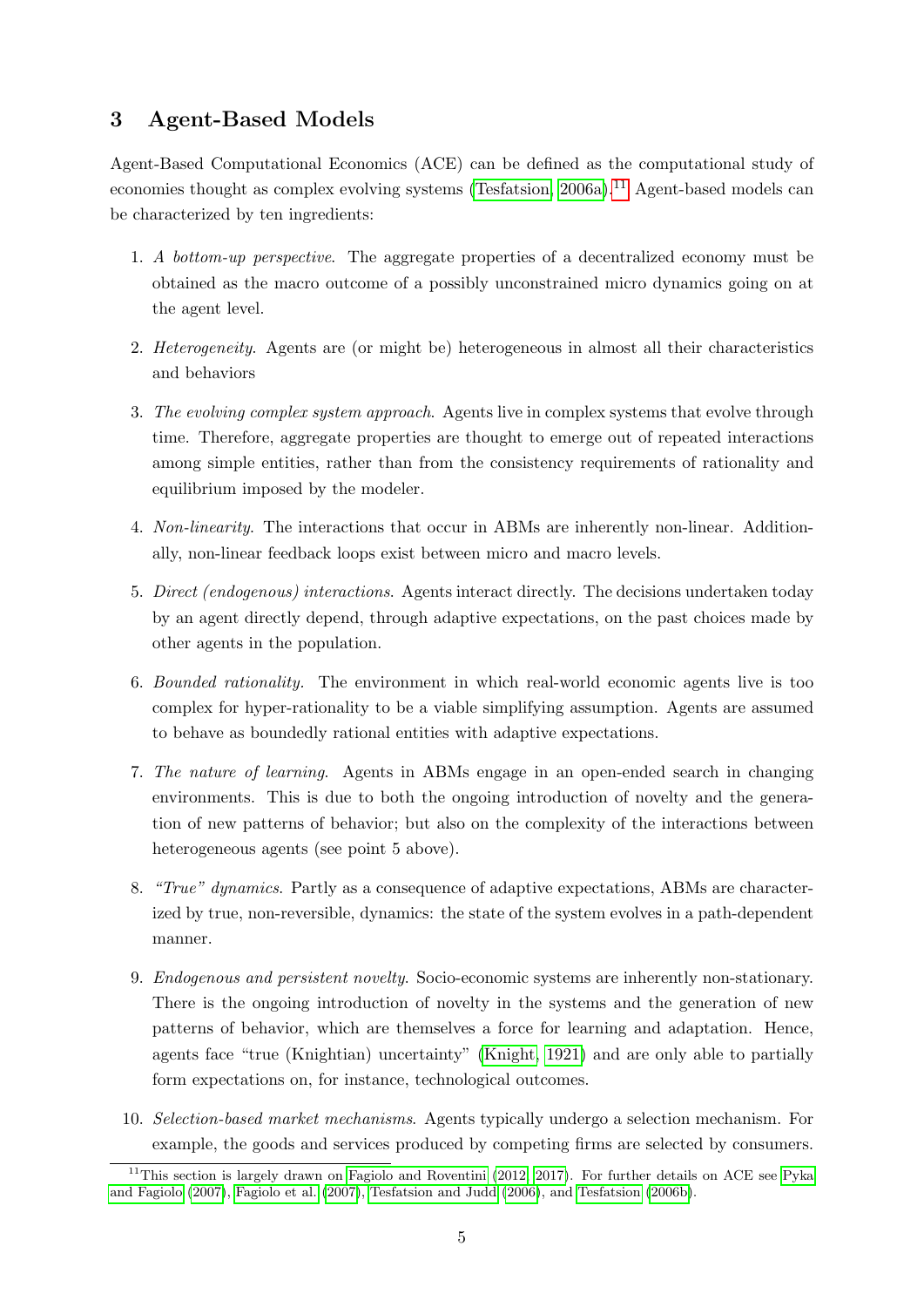<span id="page-7-0"></span>

Figure 1: A schematic procedure for studying the output of an AB model. Source: [Fagiolo and Roventini \(2012,](#page-22-8) [2017\)](#page-22-9)

The selection criteria that are used may themselves be complex and span a number of dimensions.

Agent-based models typically possess the following structure. There is a population – or a set of populations – of agents (e.g., consumers, firms, etc.), possibly hierarchically organized, whose number may change or not over time. The evolution of the system is observed in discrete time steps,  $t = 1, 2, \ldots$ . Time steps may be days, quarters, years, etc.. At each t, every agent i is characterized by a finite number of time-varying micro-economic variables  $x_{i,t}$  (e.g. wealth, technology, capital) and by a vector of micro-economic parameters  $\theta_i$  (e.g. mark-ups). Finally, there are also some macroeconomic parameters Θ, which often can be related to different policies (e.g. tax rate, unemployment subsidy rate, etc.).

Given some initial conditions  $\underline{x}_{i,0}$  (e.g. income distribution, technology, etc.) and a choice for micro and macro parameters, at each time step  $t > 0$ , one or more agents are chosen to update their micro-economic variables. This may happen randomly or can be triggered by the state of the system itself. Agents selected to perform the updating stage collect their available information about the current and past state of a subset of other agents, with whom they typically interact, and about some macroeconomic variable (e.g. past GDP, inflation, unemployment rate, etc.). Given their updated information set, they adaptively behave employing heuristics or some form of local optimization. These rules, as well as interaction patterns, are designed so as to mimic empirical and experimental evidence. After the updating round has taken place, a new set of micro-economic variables is fed into the economy for the next-step iteration: aggregate variables  $X_t$  are computed by simply summing up or averaging individual characteristics.

The stochastic components possibly present in decision rules, expectations, and interactions will in turn imply that the dynamics of micro and macro variables can be described by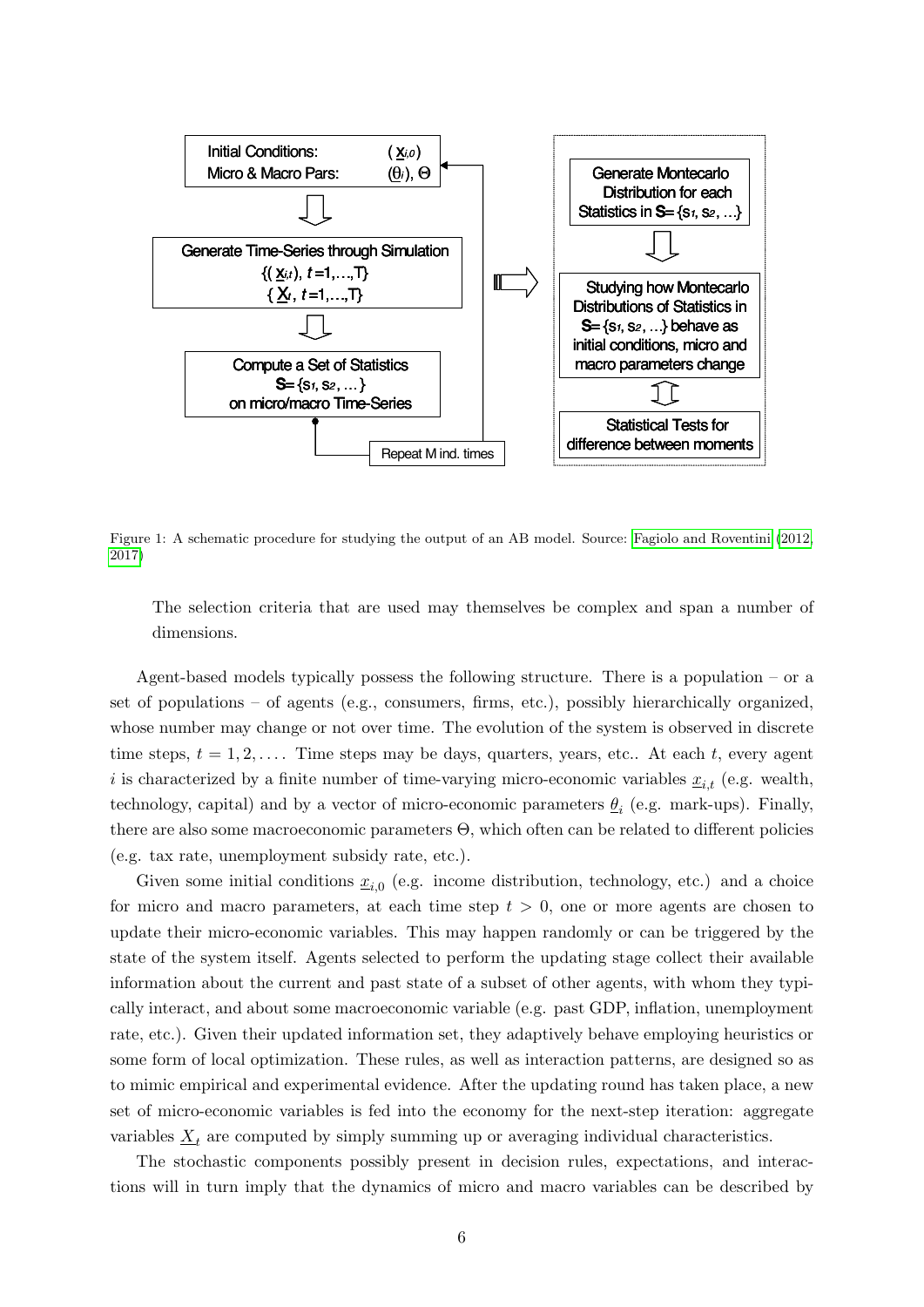some (Markovian) stochastic processes parameterized by micro- and macro-parameters. Hoverer, non-linearities which are typically present in decision rules and interactions make it hard to analytically derive laws of motion, kernel distributions, time-t probability distributions, etc. for the stochastic processes governing the evolution of micro and macro variables. For these reason, researchers often resort to computer simulations in order to analyze the behavior of the ABM at hand. As the economy is by definition out-of-equilibrium in ABMs, one must look for long-run statistical equilibria and/or emergent properties of aggregate dynamics. If the dynamics behavior of the system becomes sufficiently stable after some time horizon  $T^*$  for (almost all) points of the parameter space, a possible procedure that can be implemented to study the output of the ABM runs as the one synthetically depicted in Figure [1.](#page-7-0)

Given some choice for initial conditions, micro and macro parameters, one can compute a set  $S = \{s_1, s_2, \dots\}$  of statistics on micro and macro simulated variables. Given the stochastic nature of the process, each simulation run will output a different value for the statistics. Therefore, by performing a Monte Carlo exercise of M independent runs, one has a distribution for each statistics of interest, which can be summarized by its moments. As the moments depend on initial conditions and parameters, by exploring a sufficiently large number of points in the initial-condition and parameter space and computing the moments of the statistics of interest, one might get a quite deep descriptive knowledge of the behavior of the system (see Figure [1\)](#page-7-0).

### <span id="page-8-0"></span>4 The Italian Families of Macroeconomic Agent-Based Models

#### 4.1 The Keynes+Schumpeter Evolutionary Models

The Schumpeter meeting Keynes (K+S) family of models developed in [Dosi et al. \(2010,](#page-21-0) [2013,](#page-21-7) [2015\)](#page-21-8) bridges Schumpeterian theories of technical change and endogenous growth with Keynesian insights of coordination failures and endogenous fluctuations. Starting from evolutionary roots [\(Nelson and Winter, 1982;](#page-23-8) [Dosi, 1988\)](#page-21-9), the K+S model embeds the Schumpeterian growth paradigm into a complex system of imperfect coordination among heterogeneous interacting firms and banks, wherein Keynesian (demand-related) and Minskian (credit cycle) elements feed back into the meso and macro dynamics. The model endogenously generates long-run growth and fluctuations puncutated by major crises and it is able to reproduce a rich ensemble of macro and micro stylized facts. The K+S model can be employed to perform policy analyses concerning innovation, fiscal, monetary, and industrial policies. A general and robust conclusion of policy exercises is the strong complementarity between Schumpeterian (technological) and Keynesian (demand-related) policies in ensuring that the economic system follows a path of sustained stable growth and employment.

Let us begin with the basic structure of the K+S model. A detailed survey is provided in [Dosi et al. \(2016a\)](#page-21-1).

#### 4.1.1 Model structure

The K+S model is populated by a fixed number of capital- and consumption-good firms. There is an invariant set of banks, constant number of households/workers, a central bank and a government.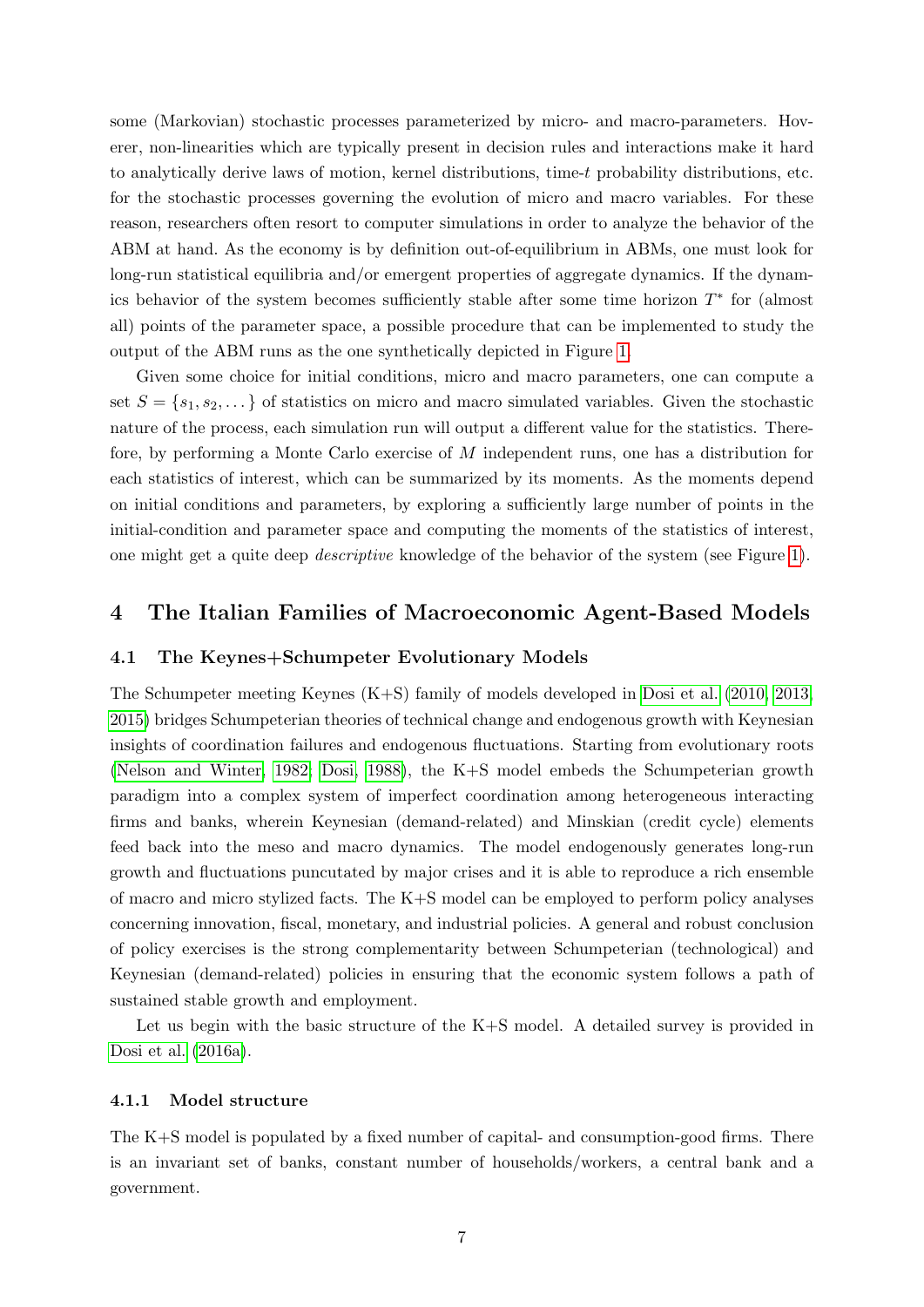Capital-good firms employ labor to produce heterogeneous machines, which are bought by consumption-good firms. The latter invest a fraction of their past sales in R&D to search for process and product innovations and to imitate their competitors. Both are risky ventures. Given the R&D investment, the discovery of new vintages of machines depends on the search capabilities of firms as well as on the current level of technological opportunities. Imitation is more likely to be succesful, the smaller the technological distance between two firms. Firms choose the machine to produce and fix prices as a mark-up on the unit cost of production. The capital-good market is characterized by imperfect information: machine-tool firms advertise their products' price and productivity characteristics to a subset of consumption-goods firms, which in turn change their suppliers if they are offered a better combination of price and unit production costs. In any given period, different vintages of machines coexist in the market. The speed of diffusion of the machines with the most advanced technology depends on the evolution of the market share of their producer, on competitors' imitation rates, as well as on consumption-goods firms' investments.

Consumption-goods firms produce a homogeneous good using both capital and labor under constant returns to scale. Given adaptive demand expectations and inventories, they define their desired level of production. If their production capacity is not sufficient, firms invest to expand their capital stock. Moreover, firms invest to replace obsolescent machines according to a payback period routine. Consumption-goods firms have to advance wages to employees and pay the ordered machines. As capital markets are imperfect, they finance their investments and production with internal funds first and, if necessary, relying on bank credit. Naturally, external funds are more costly than internal ones and firms can be credit rationed. Consumption-good market is characterized by imperfect competition. Firms fix the price applying a mark-up on their unit cost of production. The mark-up and the market power of firms evolve according to the dynamics of their market shares. Workers consume all the income they receive. As the market is characterized by imperfect information, consumption is allocated via a replicator dynamics: the most competitive firms (i.e. those producing the cheapest product and able to fully satisfy their past demand) will gain new customers, thus increasing their market shares.

At the end of the period, both capital- and consumption good firms compute their profits and update their stocks of liquid assets. Firms with zero market share or negative stock of liquid assets go bankrupt and a replaced by new entrants, so that the number of firms is kept constant over time.[12](#page-9-0) Bankrupted firms do not pay back their loan to the bank, thus deteriorating the assets of the latter.

Heterogenous banks gather firms' deposits, provide loans to consumption-good firms and own sovereign bonds. Banks are heterogenous in their number of customers (drawn form a Pareto distribution), and their supply of credit is constrained by capital adequacy requirements inspired by Basel-framework rules. Banks also maintain a buffer over the regulatory capital level which evolve according to banks' financial fragility (proxied by the ratio between defaulted loans and assets). Banks provide credit to firms according to their creditworthiness (proxied by the ratio between firms' past net worth and sales). Once the supply of credit is exhausted, the remaining consumption-goods firms are credit-rationed. Finally, banks fix the interest rate

<span id="page-9-0"></span> $12$ In line with the empirical literature on firm entry (Caves 1998; Bartelsman et al. 2005), new firms are typically smaller than incumbents in terms of capital stocks and liquid assets.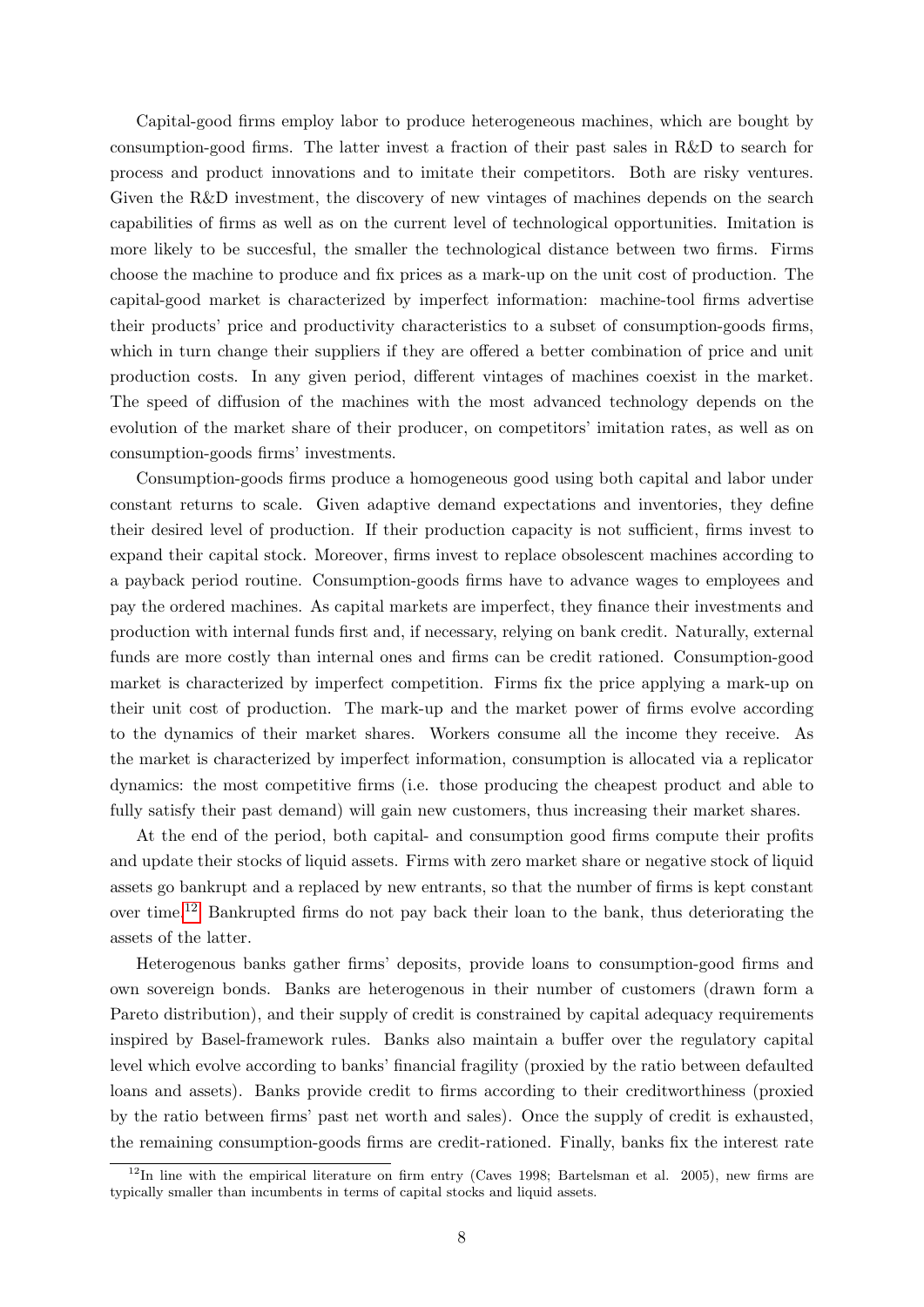applying a spread on the risk-free interest rate.

In the labor market, the supply is exogenous while demand depends on firms' production decisions. The wage is indexed on productivity dynamics, inflation and unemployment. As the wage does not necessarily clear the market, both involuntary unemployment and labor rationing can emerge.

The central bank fixes the interest rate according to a Taylor rule (not because one believes of any underlying theoretical justification of it, but just not to be accused of neglecting it: however, it does not matter!). The government sets the tax rate on firms' profits and provides a subsidy to unemployed workers. In case of banking crises, the government also step in and re-capitalize the "troubled" banks. All aggregate variables (e.g. output, investment, employment, etc.) are the outcome of the complex interactions among heterogeneous agents' micro-level decisions and dynamics. At the aggregate level, national account identities are satisfied.

#### 4.1.2 Macroeconomic dynamics and stylized fact replication

The Keynes+Schumpeter model endogenously generate long-run growth, which is the outcome of the innovative activity of capital-good firms and the diffusion of new technologies in the economy via the imitation of competitors and the investment of consumption-good firms. However, the growth process is far from steady: the dynamics of the economy exhibits recurrent business cycle fluctuations and rare *deep crises*. This is one of the major advantages of agent-based models vis- $\acute{a}$ -vis traditional ones, which cannot jointly account for mild and deep recessions [\(Stiglitz,](#page-23-9) [2011,](#page-23-9) [2015;](#page-23-10) [Ascari et al., 2015\)](#page-20-6). Business cycles are endogenous and have a genuine Keynesian origin. The production and investment choices of firms can lead to coordination failures in the goods markets which in turn affect aggregate output and unemployment dynamics.

In line with [Minsky \(1986\)](#page-22-12), banks' activity can amplify fluctuations via credit cycles. During expansions, banks are more willing to finance firms, thus supporting their possibly over optimistic choices. However, during the subsequent recessions, they shrink their credit supply when firms mostly need it. Moreover, whenever defaulted-loan losses are higher than bank's net worth, a banking crisis occurs and the government must step in to bail out the bankrupted banks. This can possibly trigger a deep downturn as banks' failures are conducive to credit crunch, which further reduces firms' production, and increase government deficit, possibly leading to a sovereign debt crisis.

At the macroeconomic level, the Keynes+Schumpeter model accounts for other empirical regularities (see e.g. [Stock and Watson, 1999;](#page-24-5) [Napoletano et al., 2006\)](#page-23-11). At the business cycle frequencies, investment is more volatile than GDP, while consumption fluctuations are milder. Moreover, the co-movements between GDP and other macroeconomic variables (e.g. unemployment, productivity, mark-ups, real wage, credit, etc.) are in line with the empirical evidence. This occurs also for the properties of recessions and banking crises. More specifically, recession duration is exponentially distributed; GDP growth rate distribution is fat-tailed [\(Fagiolo et al.,](#page-22-13) [2008\)](#page-22-13), i.e. mild and deep downturns coexists; banking crises duration is right skewed and the distribution of their fiscal cost over GDP is fat-tailed.

The K+S model can also jointly reproduce a rather long list of microeconomic stylized facts [\(Dosi, 2007\)](#page-21-10). This is one of the major advantage of agent-based models vis- $\acute{a}$ -vis DSGE ones,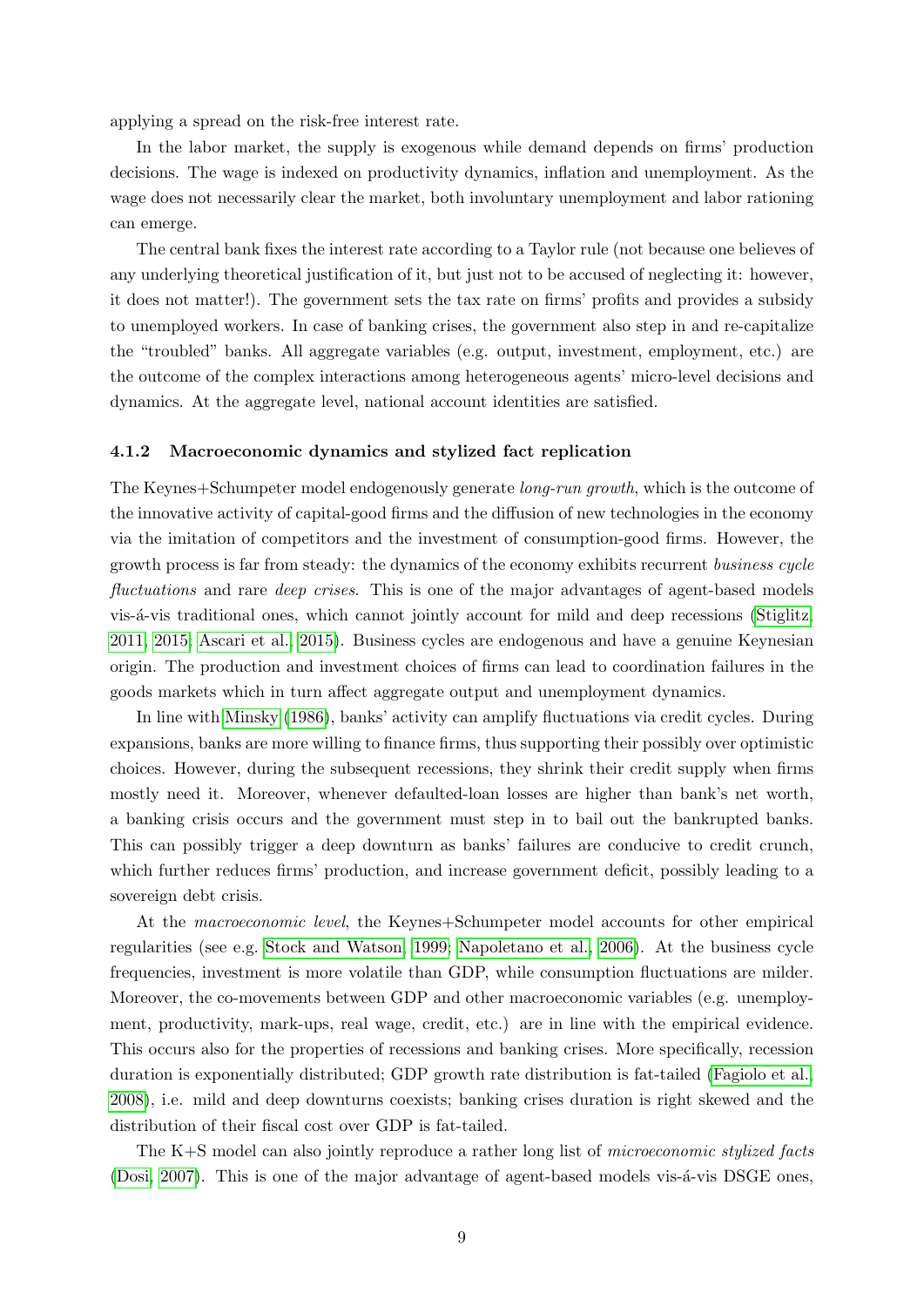which by assuming a representative agent cannot account for microeconomic regularities. First, firm size distributions are right skewed and significantly depart from the Gaussian benchmark. Firm growth-rate distributions are fat-tailed. Firms are heterogenous in terms of productivity and such differentials tend to be persistent over time. The model generates lumpy investment patterns at the firm level. Finally, firm bad-debt distribution is well approximated by a power law and firm bankruptcies are counter-cyclical.

#### 4.1.3 Policy analysis

Given its good empirical performance, the Keynes+Schumpeter model can be employed to study the effects of different policy combinations. In particular, as the model generates both endogenous growth and business cycles, one can study the effects of different policy interventions across the whole spectrum of frequencies.

The first set of experiments concerns technology policies [\(Dosi et al., 2010\)](#page-21-0). Improving the search capabilities of firms and technological opportunities spur long-run economic growth, but they also reduce the unemployment rate. Thus innovation policies do affect the short-run dynamics of the economy.

One can then consider the impact of industrial policies. The introduction of a patent system harms both the long- and short-run performance of the economy. On the contrary, endowing entrant firms with better technologies has a positive impact on GDP growth and it reduces output volatility and the unemployment rate. Finally, increasing competition in capital- or in consumption-good sector improves both the short- and long-term dynamics of the economy.

Fiscal policies appear not only to dampen business cycles fluctuations, but to cast their effects also in the long-run. Indeed, if one jettisons fiscal policy from the economy, by setting the tax rate and the unemployment benefit to zero, the unemployment rate and GDP volatility skyrocket, but also the long-run output growth rate collapse. Such a results is robust also when one replaces fiscal policies with technological ones. How do fiscal policies affect the long-run performance of the economy? Countercyclical Keynesian policies, by sustaining demand during recessions, smooth investment and production during the business cycles, thus fostering the R&D investment of capital-good firms and the diffusion of machine-tools embodying state of the art technologies. To sum up, the first set of experiments on fiscal policies show that Keynesian policies are complementary to Schumpeterian ones, as the latter alone cannot sustain a stable growth path [\(Dosi et al., 2010\)](#page-21-0). Fiscal policies are required more so with high income inequality: the higher latter, the higher economic instability, and the stronger the case for distributive policies supporting wages and aggregate demand [\(Dosi et al., 2013\)](#page-21-7). Finally, austerity fiscal policies (e.g. Fiscal Compact) have a negative impact on both the short-run performance of the economy [\(Dosi et al., 2015\)](#page-21-8), as well as on the technological innovation and diffusion, thus reducing long-run GDP growth [\(Dosi et al., 2016b\)](#page-21-11). Austerity policies are also self-defeating as they are not able to stabilize the public budget.

On the *monetary policy* side, simulation results performed with the  $K+S$  model show that the interest rates does not affect investment unless a rather high threshold is crossed [\(Dosi et al.,](#page-21-7) [2013\)](#page-21-7). A dual-mandate Taylor rule focused on inflation and unemployment outperform a conservative one concerned only with price stability [\(Dosi et al., 2015\)](#page-21-8). However, the transmission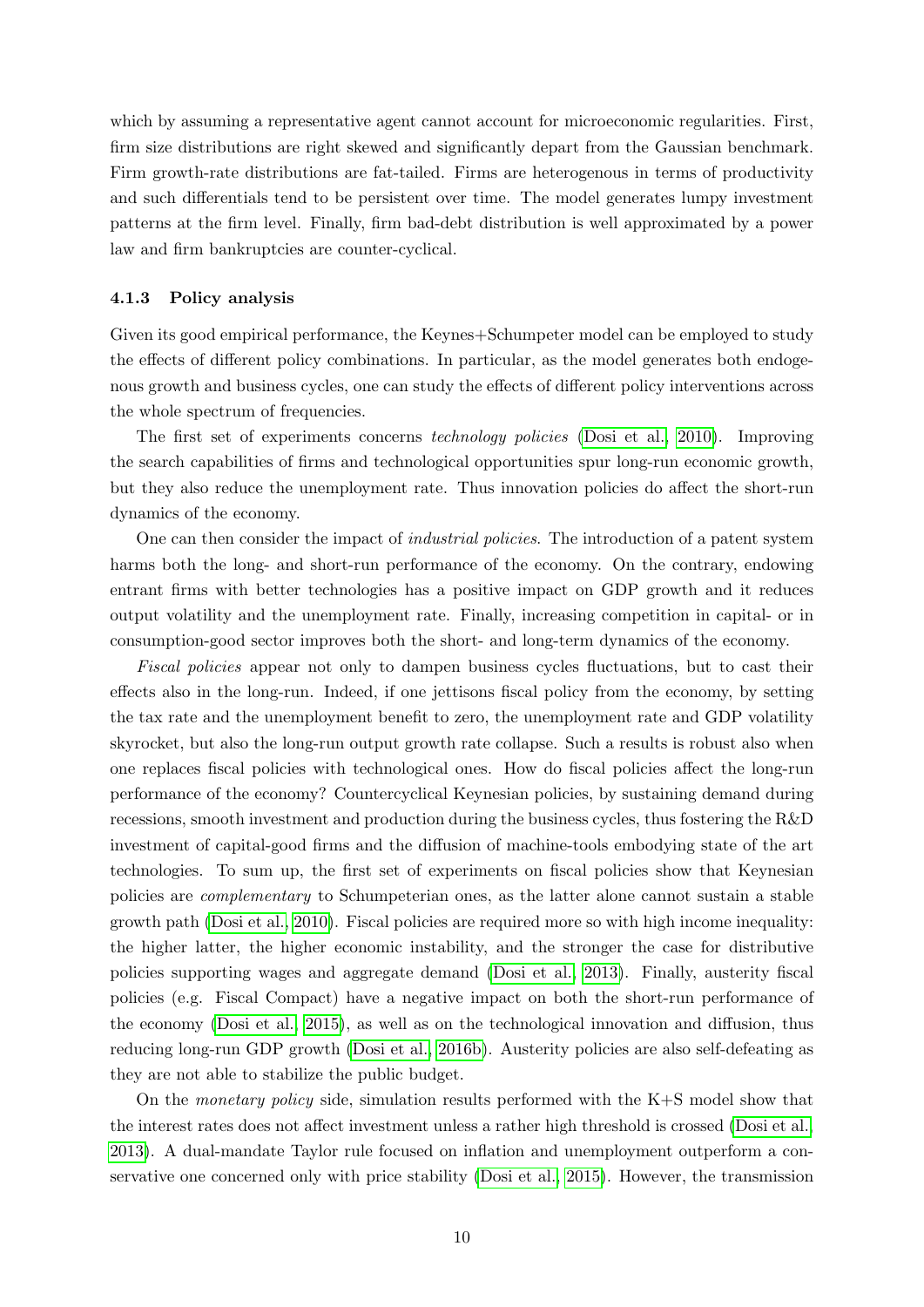of monetary policy impulses occur via the credit channel instead of the interest rate one. Indeed, a dual-mandate Taylor rule increases the interest rate during booms, when unemployment fells at the minimum level. This in turn boosts banks' profitability and their balance sheets, thus allowing them to provide more credit to firm in the next recessionary phase.

#### 4.1.4 Extensions

In the last years, the K+S model has been extended along two directions. First, the labor market has been microfounded to study the impact of structural reforms and flexibilization policies on employment as well as on the whole economy. Second, the model has been supplemented with an energy sector, greenhouse gasses emissions and a "climate box" to analyze the co-evolution of economic growth and climate change.

In a series of papers [\(Dosi et al., 2017b,](#page-21-12) [2016c,](#page-21-13) [2017a\)](#page-21-14), the K+S model has been endowed with a labor market characterized by decentralized interaction among heterogenous firms and workers. The latter consider open vacancies and queue to find a job or to get a higher wage. Workers can also be characterized by different level of skills that improve by learning by doing when they are employed and decays when they are unemployed [\(Dosi et al., 2017a\)](#page-21-14). Firms observe in every period the job applications of a subset of workers and hire them according the requested wage and their skills. The labor market is also characterized by different institutions: firing rules, wage indexation schemes, minimum wage, unemployment benefits. The institutional set up of the labor market allows to compare a rigid "Fordist" archetype, where wage growth is indexed to productivity, vis- $\acute{a}$ -vis a flexible market one. Simulation results show that the model is able to reproduce a new set of stylized facts concerning labor market (e.g. Wage, Okun, and Beveridge curves). On the policy side, structural reforms aimed at injecting flexibility into the labor market increase the unemployment rate and inequality. Moreover, they always increase economic instability and, if flexibilization is extreme, they may affect the long-run growth of the economy (see also [Napoletano et al., 2012\)](#page-22-14). When workers have time-varying skills [\(Dosi et al.,](#page-21-14) [2017a\)](#page-21-14), structural reforms are even more harmful as they lead to the emergence of hysteresis [\(Blanchard et al., 2015\)](#page-20-7) in unemployment and GDP time series. Contrary to the "conventional wisdom", but in line with [Stiglitz \(2011,](#page-23-9) [2015\)](#page-23-10), higher flexibilization in the labor market weakens aggregate demand, thus increasing unemployment and output fluctuations.

The Dystopian Schumpeter meeting Keynes model (DSK, cf. [Lamperti et al., 2017\)](#page-22-15) extends the K+S model to account for climate change. More specifically, in the DSK model, firms need energy to produce capital- and consumption-goods. The energy is supplied by a firm relying on a portfolio of "dirty" and green power plants. The production activities of capitaland consumption-goods firms and dirty plants release in the atmosphere greenhouse gasses, which in turn increase the temperature. Global warming leads to microeconomic climate shocks affecting firms' productivity, capital stock, inventories and energy efficiency. The variability and intensity of climate shocks is non-linearly increasing in the temperature level. Simulation results show that DSK model can account for a new set of empirical regularities linked to the climateeconomy co-evolution (e.g. cointegration between GDP, energy consumption and emissions, temperature projections, etc.). Moreover, in the business-as-usual scenario, where there are no policies tackling climate change, the damages stemming from temperature increases can be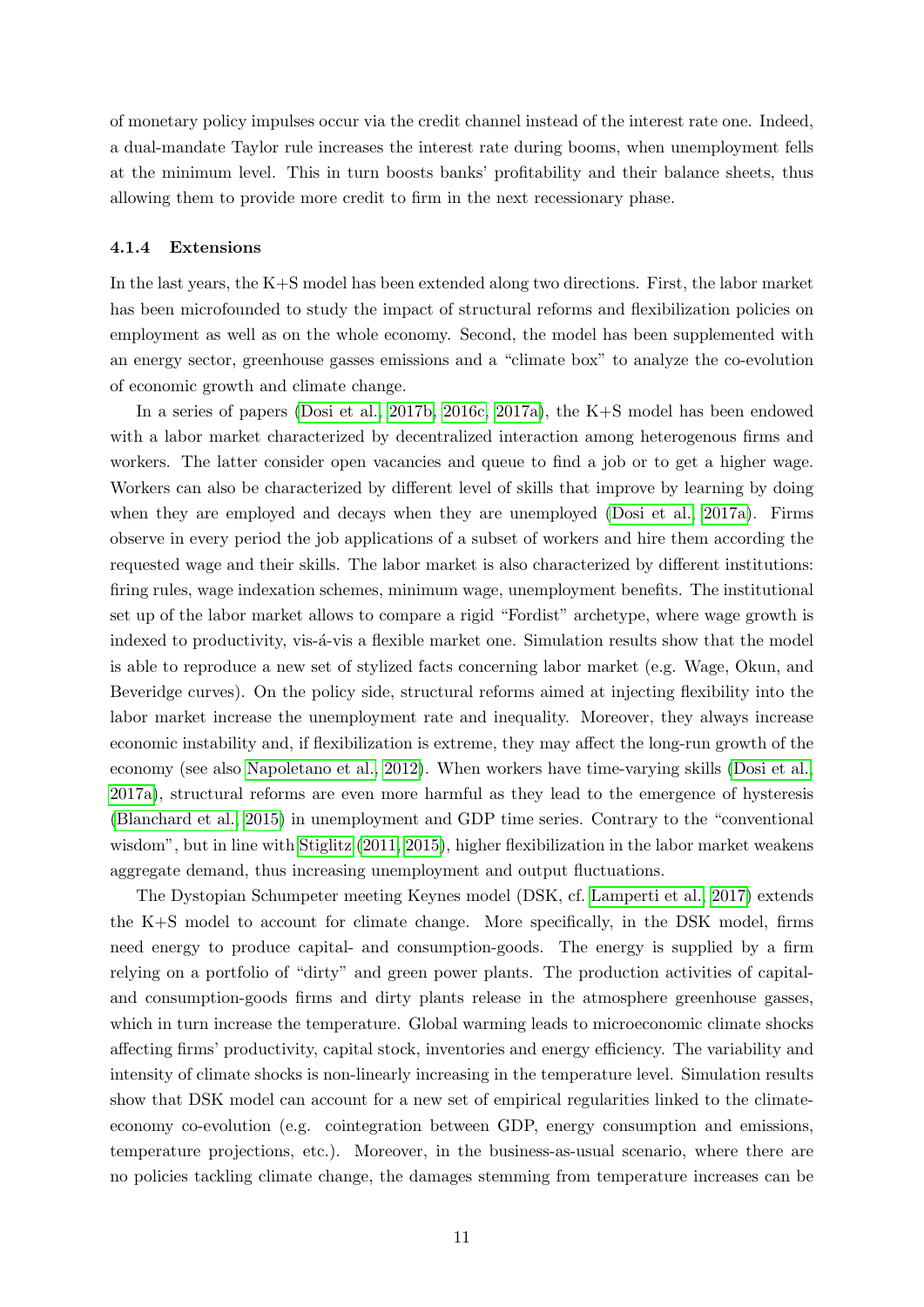substantial and much higher than those forecasted by standard integrated-assessment models. The impact of climate shocks is also heterogenous: productivity shocks mainly harm the growth performance of the economy, while capital stock shock exacerbate its fluctuations. Finally, the model shows strong path-dependency and lock-in in the energy sector: timely large policy interventions are needed to put the economy on a green growth path and avoid the catastrophic consequences of climate change.

#### 4.2 The CATS Financial-Fragility Model

The work of Hyman Minsky on financial instability theory [\(Minsky, 1982,](#page-22-16) [1986\)](#page-22-12) stimulated the development of the CATS model [\(Delli Gatti et al., 2005,](#page-21-2) [2011\)](#page-21-3). The model studies how the leverage decisions of firms and banks can increase the financial fragility of the economy (see also [Greenwald and Stiglitz, 1993\)](#page-22-17), possibly leading to bankruptcy waves, economic instability and rare crises. The Minskyan dynamics interacts with the decentralized interaction of heterogenous firms and workers in the goods and labor markets. In turn, possible frictions and Keynesian feedbacks can amplify financial and economic instability. The CATS model can account for a long list of micro and macro empirical regularities and it can be employed to study the effects of fiscal policies and different interventions in financial markets (including monetary policy) with significant overlappings and complementarities with the K+S model.

#### 4.2.1 Model structure

In the CATS baseline model [\(Delli Gatti et al., 2011\)](#page-21-3), there are a fixed number of firms, consumers/workers and banks which locally interact in the goods, labor and credit markets. Such interactions, give raise to networks which evolve over time. As in the K+S model, markets are characterized by imperfect informations and agents behave adaptively, employing heuristics which are mostly grounded on empirical and experimental evidence.

Firms produce an homogenous goods under constant returns to scale employing labor only.<sup>[13](#page-13-0)</sup> In each period, firms can update either their price or thier production according to past information. More specifically, if the firm sold all its production in the previous period, it will increase production keeping the price constant if the latter is higher than the market average, wheres it will do the opposite if its price is cheaper than the market one. Similarly, if firm accumulates inventories, it will curb production, keeping the price constant if the latter is lower than the average one, whereas it will cut its price (keeping production fixed) if it is higher than the market one.

Firms then compute their labor demand and open vacancies at a certain wage. Unemployed workers send job applications to a subset of firms and choose to work for the one offering the highest wage. Labor contracts last for a fixed number of periods and wages ought to be higher than a minimum level. As the labor market is characterize by local, decentralized interactions, involuntary unemployment and labor rationing can arise.

Firms must pay wages to workers in advance. If their financial resources are not enough, they

<span id="page-13-0"></span><sup>&</sup>lt;sup>13</sup>In some versions of the model, firms produce also by buying intermediate products from un upstream sector [\(Delli Gatti et al., 2010\)](#page-21-15) or employing capital bought from capital-good producers [\(Assenza et al., 2015;](#page-20-8) [Caiani](#page-20-9) [et al., 2016\)](#page-20-9).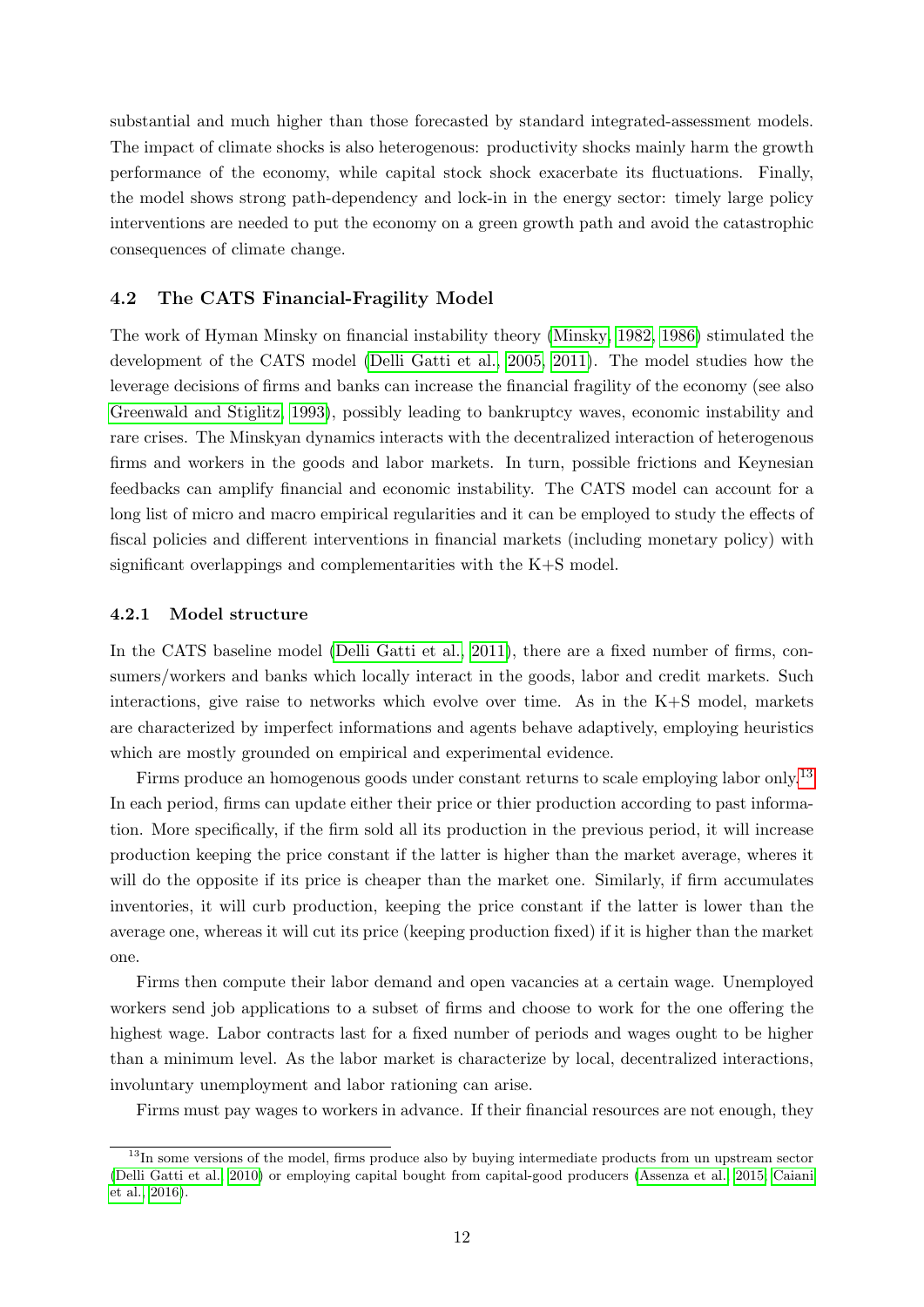will search for a loan. Again, as the credit market is characterized by imperfect information, firms send a loan request to a subset of banks. The supply of bank credit is determined by capital requirements, i.e. it is a multiple of bank equity. Banks allocates credit according to a pecking order rule, providing loans first to the firms with more solid balance sheets. Banks fix the interest rate applying a spread on the risk free interest rate. The spread depends on the financial fragility of the borrower as well as on a stochastic element. Naturally, if two or more banks are willing to provide credit to the same firm, the latter chose the one with the lowest interest rate. At the same time, some firms may end up being credit rationed.

Once production is complete, the goods market opens. Demand stems from the consumption of households, whose income comes from wages and dividends. The marginal propensity to consume is decreasing in households' wealth. Firms post their price and consumers visit a randomly chosen subset of firms. Households choose to buy from the firm with the lowest price, and if the residual stock of goods is not sufficient to satisfy their demand, they goes to the next one in their ranking. At the end of the process, the residual production is lost as the good is assumed to be perishable.

At the end of the period, firms compute their profits. If the latter are still positive after paying back the loan and the interest to the bank, firms pay dividend. In some version of the CATS model [\(Russo et al., 2007;](#page-23-12) [Delli Gatti et al., 2011,](#page-21-3) e.g.), firms invest a part of the profits in R&D to increase labor productivity. Firms with negative net worth default from their loan and exit the market. They are replaced by new entrants, whose size is smaller than the one of incumbents. Non-performing loans reduce banks' equity. If the latter becomes negative, the bank is insolvent and it is bailed out by the government.

Finally, the central bank fixes the baseline interest rate and eventually lend money to banks, while the government levy taxes on firms' profits and workers' wage and can perform fiscal policies.

#### 4.2.2 Macroeconomic dynamics and stylized fact replication

The CATS model is able to account for endogenous business cycles punctuated my major crises. The main source of fluctuations lie in Minsky's financial instability theory [\(Minsky, 1982,](#page-22-16) [1986\)](#page-22-12). Expansions sew the seeds of the next recessions, as firms increase their liabilities and risks over time, thus reducing their capability to fulfill future payments (i.e. starting as hedging units they became speculative and then "Ponzi" ones). As the financially fragility of the economy increases, small variations in firms' cash flow due e.g. to a fall in profits or a surge in the interest rate, are sufficient to trigger a recession. Firms' defaults worsen the balance sheet of banks, which react by cutting the credit supply and raising their spreads. This, in turn, via a financially accelerator mechanism [\(Bernanke et al., 1999\)](#page-20-10), further reduces production and increase unemployment. Finally, whenever the equity of some banks are lower than bad debt, a banking crises occur, possibly leading to a deep downturn. In the CATS model, goods and labor market frictions amplify the foregoing dynamics.

When firms are allowed to invest in R&D to spur their labor productivity [\(Russo et al.,](#page-23-12) [2007;](#page-23-12) [Delli Gatti et al., 2011,](#page-21-3) e.g.), endogenous growth emerges. Naturally, in this case, financial fragility crises can also impact on the long-run performance of the economy.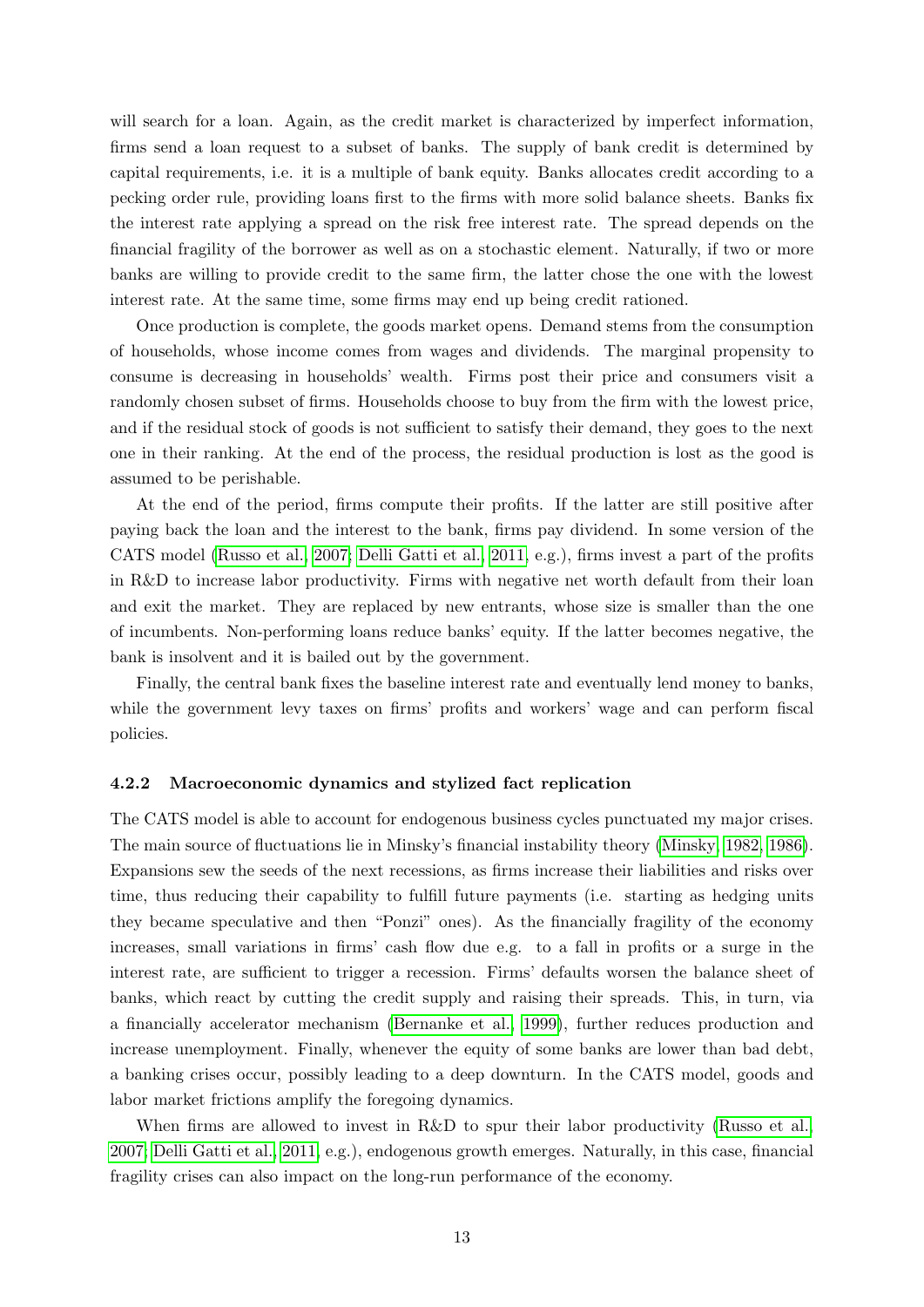The CATS family models can jointly account for many macro and micro stylized facts as the K+S one. First, the model can reproduce the co-movements between GDP and major macroeconomic variables along the business cycles. Once fitting an AR(2) model to the output time series, the ensuing impulse response functions to transitory shocks are hump shaped. The CATS model can also endogenously reproduce the Phillips, Beveridge and Okun curves.

At the microeconomic level, firm size distribution are right skewed and follow a power law, while firm growth-rate distributions are well fitted by Laplace densities. Moreover, in line with the empirical evidence, the frequency of firms' exit and bad debt distribution are exponentially distributed; profits follow a power law; expansions and recessions are well approximated by a Weibull distribution.

#### 4.2.3 Policy analysis

The policy exercises performed with the family of CATS models pay special attention to their impact on financial market fragility as this is the main source of downturns and crises.

Fiscal interventions have been firstly studied in [Russo et al. \(2007\)](#page-23-12), where, in a balancedbudget framework, the government employs the collected taxes to provide either unemployment benefits or R&D subsidys to firms. Simulation results show that redistributive policies have a negative impact on long-run economic growth as they reduce firms' investment in innovation. On the contrary, public R&D subsidies to firms spur the long-run performance of the economy. Different results emerge when the vintage of the CATS model developed in [Riccetti et al.](#page-23-13) [\(2014\)](#page-23-13) is employed to study the impact of unemployment benefits on the short-run dynamics of the economy. They find that unemployment subsidies stabilize aggregate demand and in turn improve the financial conditions of firms [\(Riccetti et al., 2013b\)](#page-23-14). Finally, given the negative impact of inequality on economic dynamics (as in [Dosi et al., 2013\)](#page-21-7), more progressive tax regimes can improve the short- and long-run performance of the economy (see the stock-flow consistent model in [Caiani et al., 2017\)](#page-21-16).<sup>[14](#page-15-0)</sup>

The interaction between inequality and financial market deregulation is studied in [\(Russo](#page-23-15) [et al., 2016\)](#page-23-15). They find that financial market liberalization in the form of buoyant consumer credit is not a panacea for inequality as it dampen its negative effects in the short-run, but it leads to severe crises in the long-run. The increasing role of financial markets has also a negative impact on economic dynamics when firms and banks increase the dividends distributed to their shareholders [\(Riccetti et al., 2016\)](#page-23-16). Indeed, the simultaneous reduction in banks' equity and firms' net worth increase both the reliance of credit of the latter and their possibility of being credit rationed, thus increasing the financial fragility of the economy. Relatedly, in presence of higher banking deregulation, the introduction of a counter-cyclical capital buffer as in the Basel III macroprudential regulation can reduce the financial fragility of the system, thus dampening output volatility and the occurrence of economic crises [\(Riccetti et al., 2017\)](#page-23-17).[15](#page-15-1)

Finally, *monetary policy* strategies have been studied in [Giri et al. \(2016\)](#page-22-18). They find that

<span id="page-15-0"></span><sup>&</sup>lt;sup>14</sup>In line with [\(Dosi et al., 2017b,](#page-21-12) [2016c,](#page-21-13) [2017a\)](#page-21-14), they also find that higher wage rigidity has a positive impact on economic dynamics.

<span id="page-15-1"></span><sup>&</sup>lt;sup>15</sup>The positive impact of the counter-cyclical capital buffer and more generally on the fully-fledged Basel III framework on the economic performance is also found in the agent-based model developed in [Popoyan et al.](#page-23-18) [\(2017\)](#page-23-18).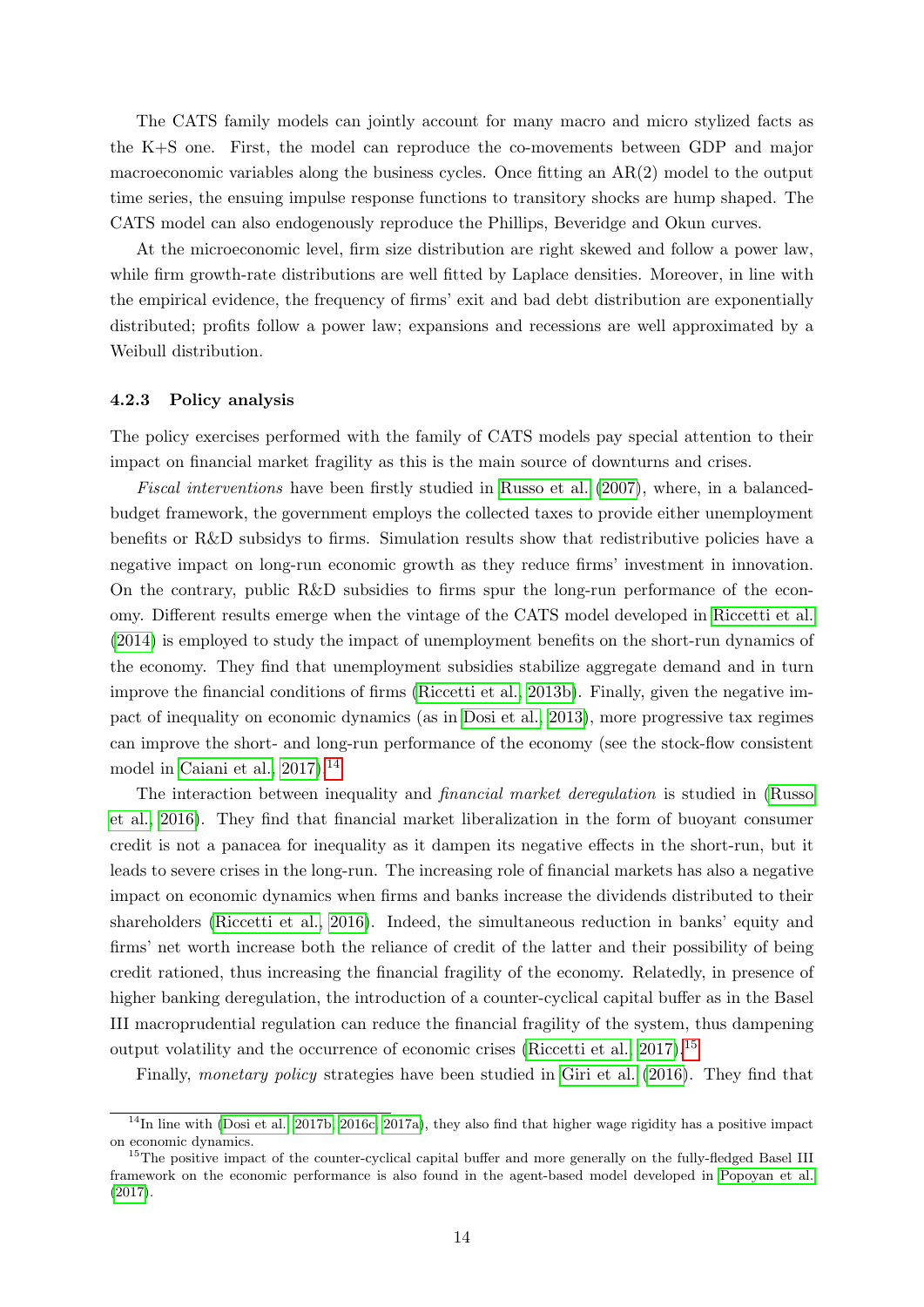when the central bank fixes the interest rate according to a dual mandate Taylor rule, coldturkey like surges of the policy interest rate can trigger recessions. Moreover, a monetary policy strategy that keeps the interest rate close to the zero lower bond after a deep crises can avoid the occurrence of "double dip" recessions.

#### 4.2.4 Extensions

A rich stream of research has extended the CATS model to study the emergence and evolution of credit networks linking firms trading intermediate goods, firms and banks via the supply of loans, and banks in the interbank market. The seminal contribution is [Delli Gatti et al.](#page-21-15)  $(2010)$ . They find that the emergent *network-based financial accelerator* can trigger bankruptcy avalanches thus amplifying shocks. In particular, the evolving network structure synthetically captured by the third and fourth moments of its degree distribution can increase the probability of bankruptcy chains involving large banks or firms. In such a framework, increasing leverage spurs the financial fragility and instability of the economy and monetary tightening interventions should be implemented only if banks are well capitalize [\(Riccetti et al., 2013a\)](#page-23-19). However, the evolving credit network properties can be exploited to build early warning indicators as in [Catullo et al. \(2015\)](#page-21-17).

Another line of research has tried to increasingly simplify the CATS model in order to compare it with standard macroeconomic ones [\(Assenza and Delli Gatti, 2013;](#page-20-11) [Assenza et al.,](#page-20-8)  $2015$ .<sup>[16](#page-16-0)</sup> Finally, a new contribution [\(Caiani et al., 2016\)](#page-20-9) has combined the agent-based and stock-flow-consistent approaches.

#### 4.3 The EURACE Large-Scale Model

The K+S and CATS are medium scale models designed to account in a parsimonious way for macroeconomic phenomena. On the contrary, the EURACE family of models [\(Cincotti et al.,](#page-21-4) [2010\)](#page-21-4) has been designed to capture the dynamics of the European economy. Nevertheless, it shares with the K+S and CATS models, the same evolving complex system philosophy: macroeconomic dynamics ought to be studied starting from the interactions of heterogenous, adaptive agents, whose behaviors should be possibly microfounded according to the available empirical and experimental evidence.

#### 4.3.1 Model structure

The EURACE model [\(Cincotti et al., 2010,](#page-21-4) [2012;](#page-21-18) [Teglio et al., 2012\)](#page-24-0), is characterized by heterogenous households, capital- and consumption-good firms, banks, the government and a central banks. Agents' interactions occur in the consumption- and capital-goods markets, the labor markets, the credit market, and the financial market. In the model, agents are always connected via their balance-sheet entries, which can be considered as their state variables.

Consumption-good firms produce employing labor and capital according to a Cobb-Douglas technology under constant returns to scale. Labor productivity depends on the vintage of capital goods employed as well as on workers' skills, which evolve according to a learning curve. Firms

<span id="page-16-0"></span> $16$ On a similar vein, see the agent-based model in [Guerini et al. \(2017\)](#page-22-19).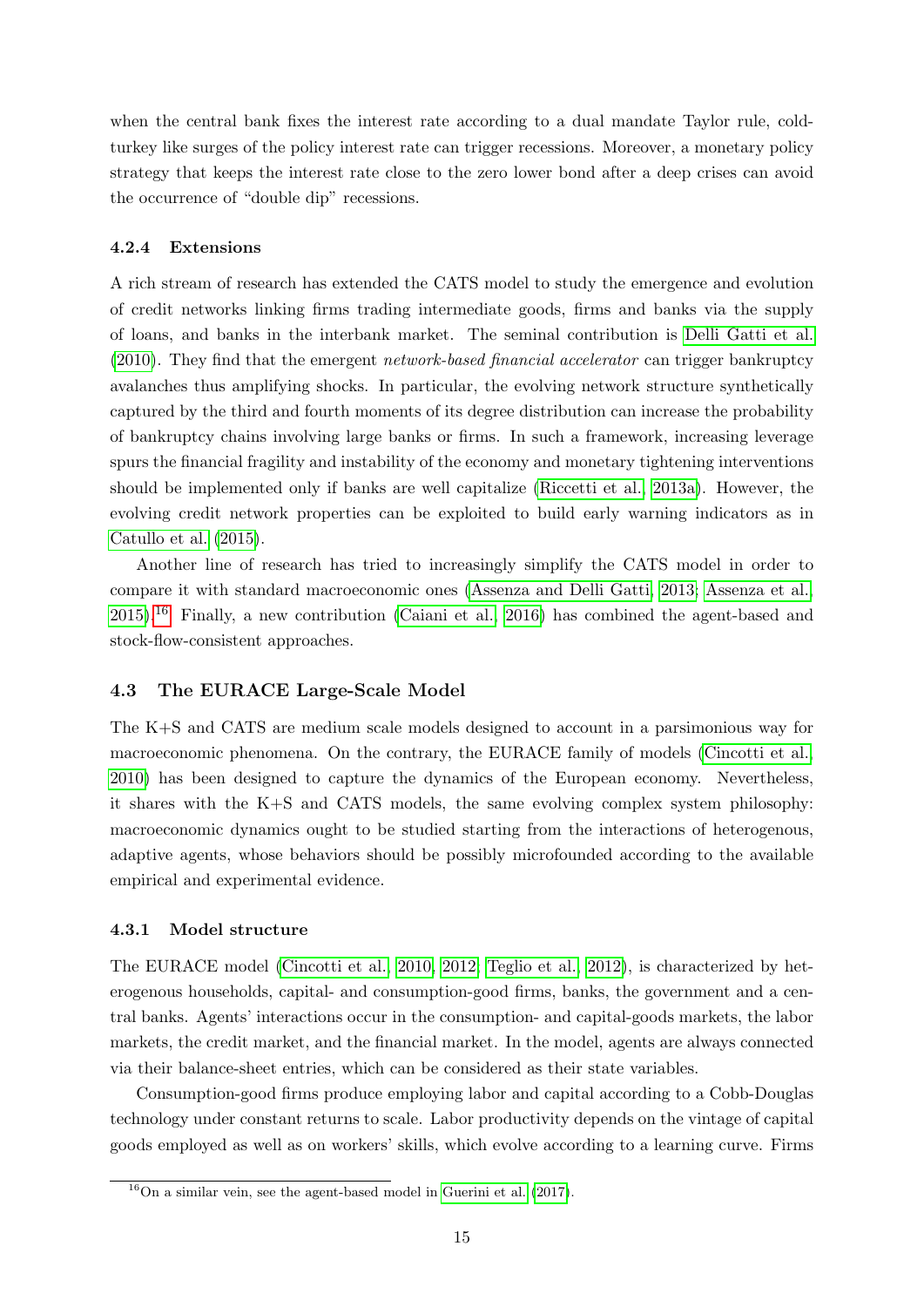set production according to standard inventory planning and fix prices via a mark-up rule. Given the expected demand, firms plan investment according to the net present value approach. Capital-goods firms produce on demand employing labor only.

According to the level of production, firms compute their labor demand and post vacancies in the labor market. Both unemployed and workers access the labor market. Matching is decentralized: both workers and firms rank vacancies and job applications according to the posted wage (involutionary unemployment and labor rationing can occur). Workers accept a job if the offered wage is higher than their reservation one. The reservation wage correspond to the last earned one and it is revise downward when the worker in unemployed.

If their internal resources are not enough to pay for production and investment plans, firms apply for a loan to a subset of banks in the credit market. Banks operate under a Basel II-like regulatory regime and may also hold a precautionary capital buffer. Banks fix the interest rate adding a spread on the reference rate. The spread depends on the solvability of the firm. If none of the contacted banks satisfy the request of the firm, the latter can try to issue shares in the financial market. In the latter market, households employ part of their wealth to trade firm shares and government bonds according to the insights coming from behavioral finance and prospect theory.

In the consumption-good market, firms send their (homogenous) goods to "malls", which are visited by households on a regular basis. Households allocate their income (composed of wages, dividends and interest on government bonds) between consumption and savings according to the buffer-stock saving theory. Consumers collect information about the prices of goods in the mall and, in line with the marketing literature, they apply a logit model to decide which good to buy.

The central bank fixes the macroprudential framework and the policy interest rate. It also provides liquidity to banks in short supply of funds. Finally, in some policy experiments it can buy government bonds in financial markets.

The government levies taxes on corporate profits, household labor and capital income. Taxes are dynamically updated to achieve a balanced budget. The collected revenues are employed to pay unemployment benefits, households transfers and the interest rates on the stock government bonds, which are issued to finance the public deficit. Bonds are perpetual and their interest rate is fixed adding a spread to the policy interest rate.

Firms can go bankrupt. In this case, they default from their loans, fire all their employees and stay out of the market for a fixed number of periods trying to raise new capital in the financial market. Naturally, firms bankruptcy worsen the balance sheet of banks.

#### 4.3.2 Macroeconomic dynamics and policy analysis

The EURACE model deliver GDP time series characterized by endogenous growth and business cycles. Long-run economic growth stems from capital accumulation and increasing workers' skill. Business cycles result from coordination failures in the consumption-good market, investment instability and firms bankruptcies, which disrupt the supply chain and increase unemployment. In turn, the financial conditions of firms is intimately linked to their real choices (e.g. investment) as well as on their survival probability. So also in the EURACE model, both the financial and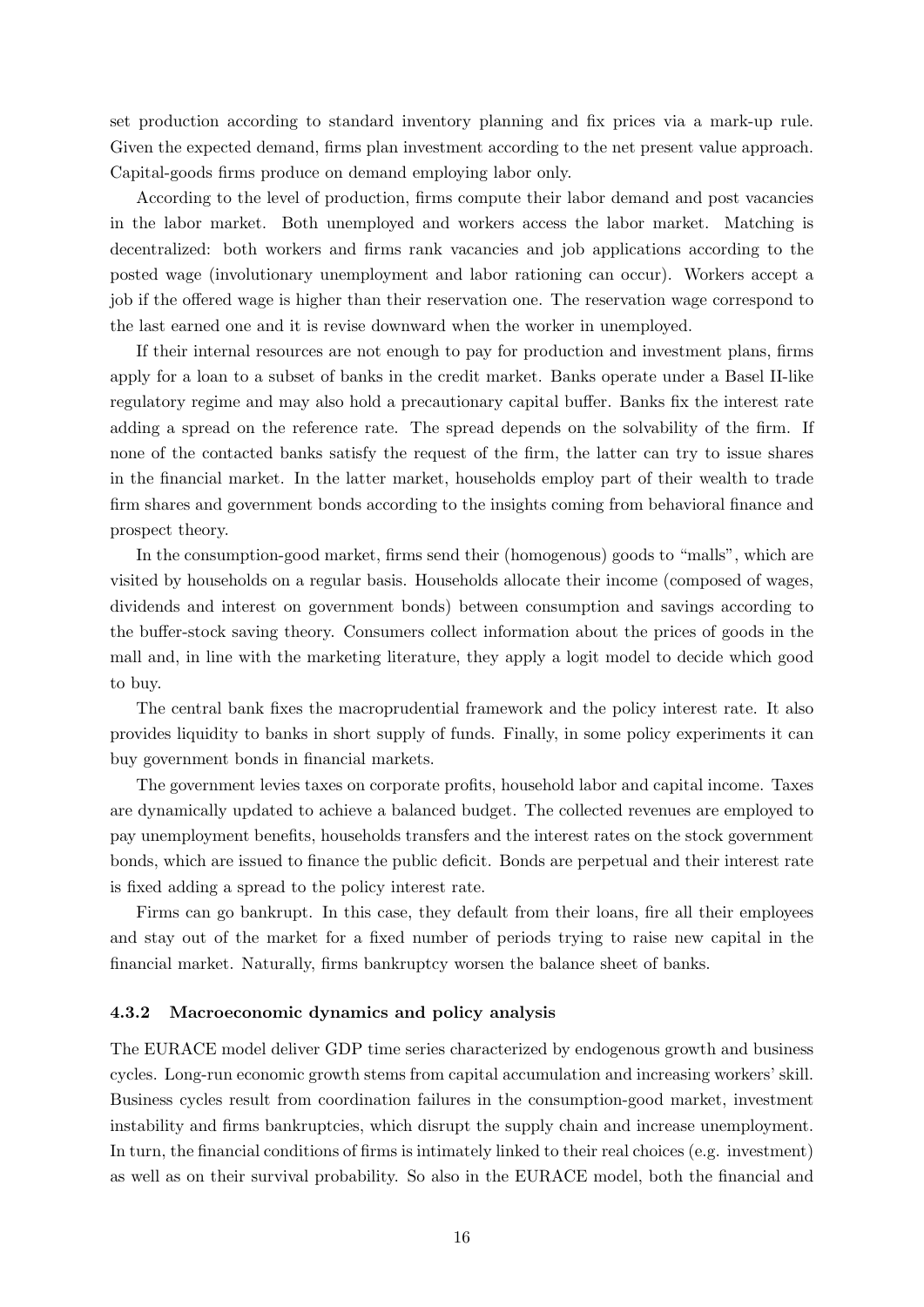the real side of the economy are responsible for fluctuations..

The patterns of model-generated time series (GDP, unemployment, inflation, etc.) qualitatively resemble those observed in real ones. As simulation exercises do not typically try to match the macro and micro empirical regularities as in the K+S and CATS models, let us consider the policy results.

The first set of policy experiments concerns the dynamics of credit and financial markets and focus on macroprudential regulation and monetary policy. The impact of different capital adequacy ratios in a Basell II framework has been studied in [Teglio et al.](#page-24-0) [\(2012\)](#page-24-0). They find a strong connection between macroprudential regulation, credit dynamics and economic activity. Indeed, looser capital adequacy ratios improve the short-run performance of the economy, but the credit bubbles fueled by increasing banking leverage can trigger deep crises in the medium run. The strong link between credit and economic fluctuations is also reveled by a battery of experiments that study the dividend policies of firms [\(Cincotti et al., 2010\)](#page-21-4). Simulation results show that more generous distributions of dividends to shareholders force firms to rely more on credit to finance their investment and production plans, thus increasing the amplitude of business cycles. In such a framework, the introduction of minimum capital requirement in the spirit of Basel III macroprudential regulation can improve the performance of the economy by dampening the pro-cyclicality of credit [\(Cincotti et al., 2012\)](#page-21-18). Finally, by allowing the central bank to buy government bond, the EURACE model has also been employed to study the impact of some form of quantitative easing (QE). Simulation results show that QE allows to loose the stance of fiscal policy improving the performance of the economy, but it increases inflation in the medium-run.

The impact of *fiscal policies* is studied in [Teglio et al. \(2015\)](#page-24-6). More specifically, in line with [Dosi et al. \(2015,](#page-21-8) [2016b\)](#page-21-11), the impact of austerity rules incarnated in the Stability and Growth Pact and Fiscal Compact is assessed with the EURACE model. Such policies are also studied introducing escape clauses, which suspend austerity rules in case of deep recessions, and with quantitative easing, where the central bank buy government bonds. They find that austerity policies have a negative impact on the economy. On the contrary, counter-cyclical fiscal policies cum accommodating monetary policies allow to achieve steady growth.

#### 4.3.3 Extensions

The EURACE model has been further developed along two lines of research. The first one studies the interplay among real asset price dynamics, mortgage lending and economic fluctuations. The second one explores the possible paths to achieve sustainable growth.

Along the first line of research, in [Ozel et al. \(2016\)](#page-23-20) households can now buy and sell houses in a market, thus affecting the evolution of real asset prices. Buyers can ask banks for mortgage loans, which are granted if their income is sufficient to satisfy their debt service. Alternatively, banks erogate a mortgage loan if household's wealth to real asset ratio is higher enough (stock control regulation). Simulation results show that too loose mortgage requirements have a destabilizing impact on macroeconomic dynamics by fueling housing market bubbles. The introduction of stock control regulation can help to stabilize the market. When mortgage securitization is introduced in the model [\(Mazzocchetti et al., 2017\)](#page-22-20), banks can supply more credit,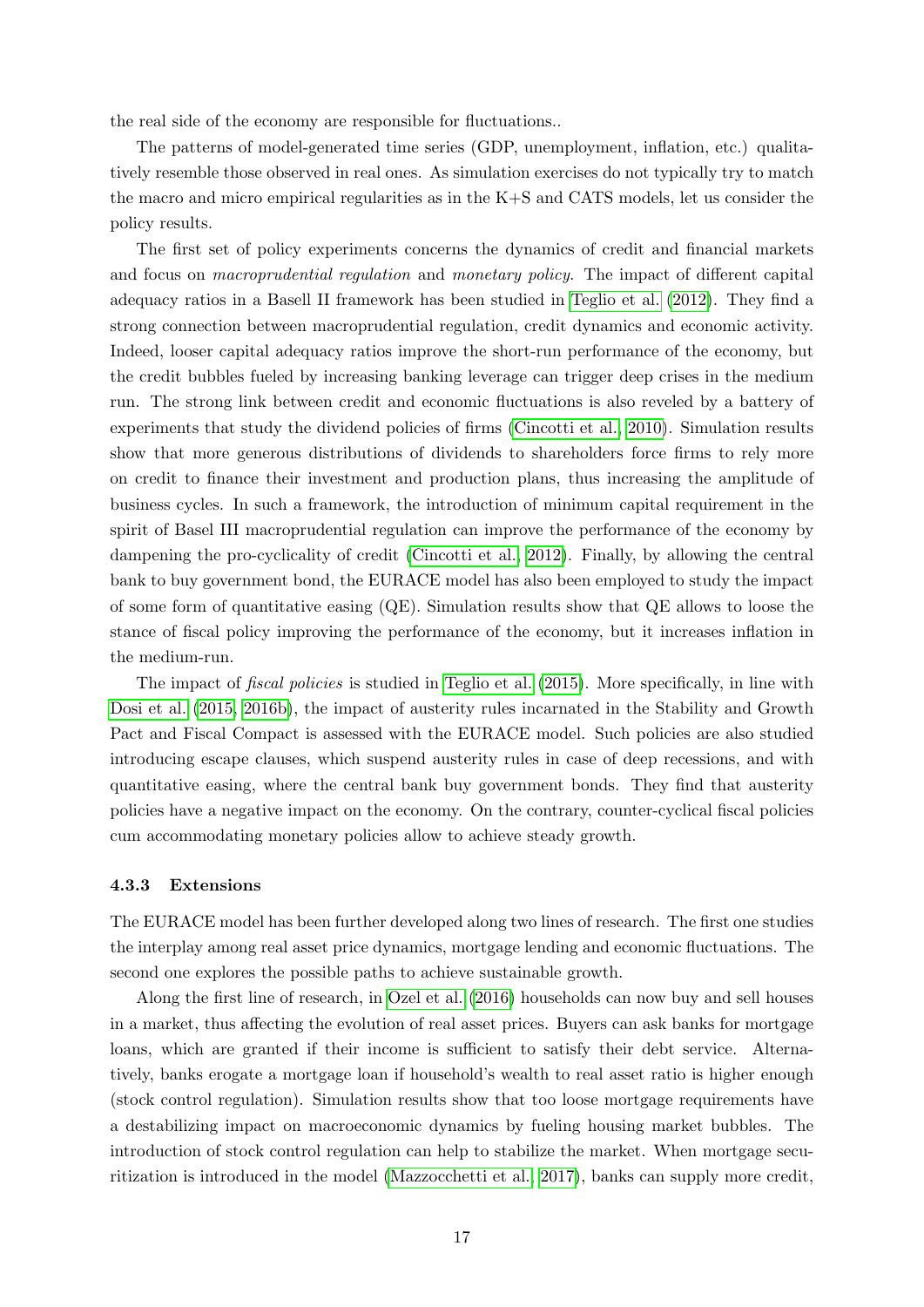but the negative impact of shocks is amplified by wider waves of firm and household bankruptcies, which in turn drys up the supply of loans. The securitisazion propensity and the time span considered determine whether the positive or negative effect of securitization prevails.

The transition from fossil fuels to renewable energies has been studied in [Ponta et al. \(2016\)](#page-23-21), where the EURACE model is supplemented with an energy sector which provide electricity to firms and households employing a mix of dirty and green sources. Energy firms fix prices and undertake investments according to the price of fossil fuel and government regulation. Simulation results show that feed-in-tariff policies successfully support the sustainability transition of the economy with a smaller impact on government finances and the unemployment rate. "Green" macroprudential regulation, which encourage banks to lend to firms investing in capital-good with higher energy efficiency, spur investment and firm energy efficiency, but the crowding out of consumption limits its effects in the long-run [\(Raberto et al., 2016\)](#page-23-22).

# 5 Concluding Remarks

The last part of the twentieth century has been one of the hardest test for genuinely Classical Political Economy. Around the beginning of the eighties, civilized dialogue across different perspectives — and even rather *uncivilized*, like that between the two Cambridge (U.K. vs. U.S.) on capital theory — stopped. And it did because the most hardcore talibans declared victory on the American side. It was a victory which at the beginning no sensible adversary of Cambridge (U.S.) took seriously. On the contrary, Bob Solow, the outstanding economist on the other (U.S.) side, when asked as early as 1983 about "New Classical (?!?)" economics, replied:

Suppose someone sits down where you are sitting right now and announces to me that he is Napoleon Bonaparte. The last thing I want to do with him is to get involved in a technical discussion of cavalry tactics at the Battle of Austerlitz. If I do that, I'm getting tacitly drawn into the game that he is Napoleon. Now, Bob Lucas and Tom Sargent like nothing better than to get drawn in technical discussions, because then you have tacitly gone along with their fundamental assumptions; you attention is attracted away from the basic weakness of the whole story. Since I find that fundamental framework ludicrous, I respond by treating it as ludicrous  $-$  that is, by laughing at it  $\sim$  so not to fall in the trap of taking it seriously and passing on matters of technique. (Solow in [Klamer, 1983,](#page-22-21) p. 146).

Unfortunately, very few scholars took Bob Solow seriously, and we ended up forced on the contrary to take e.g. DSGE models seriously!<sup>[17](#page-19-0)</sup>

In those hard times through, the "Italian ecology" was conducive enough to allow a critical mass of competent and alternative economists to survive a period wherein Bob [Lucas \(2003\)](#page-22-22) like a nouveau Pangloss was proclaiming that the "central problem of depression prevention has been solved, for all practical purposes, and has in fact been solved for many decades". Of course, no access to Econometrica, Quarterly Journal of Economics, or American economic Review, but in Europe, and in Italy in particular, a wide niche allowed survival as it did not happen in the

<span id="page-19-0"></span><sup>&</sup>lt;sup>17</sup>On the many fallacies of DSGE models vis- $\acute{a}$ -vis ABM ones see [Fagiolo and Roventini \(2012,](#page-22-8) [2017\)](#page-22-9).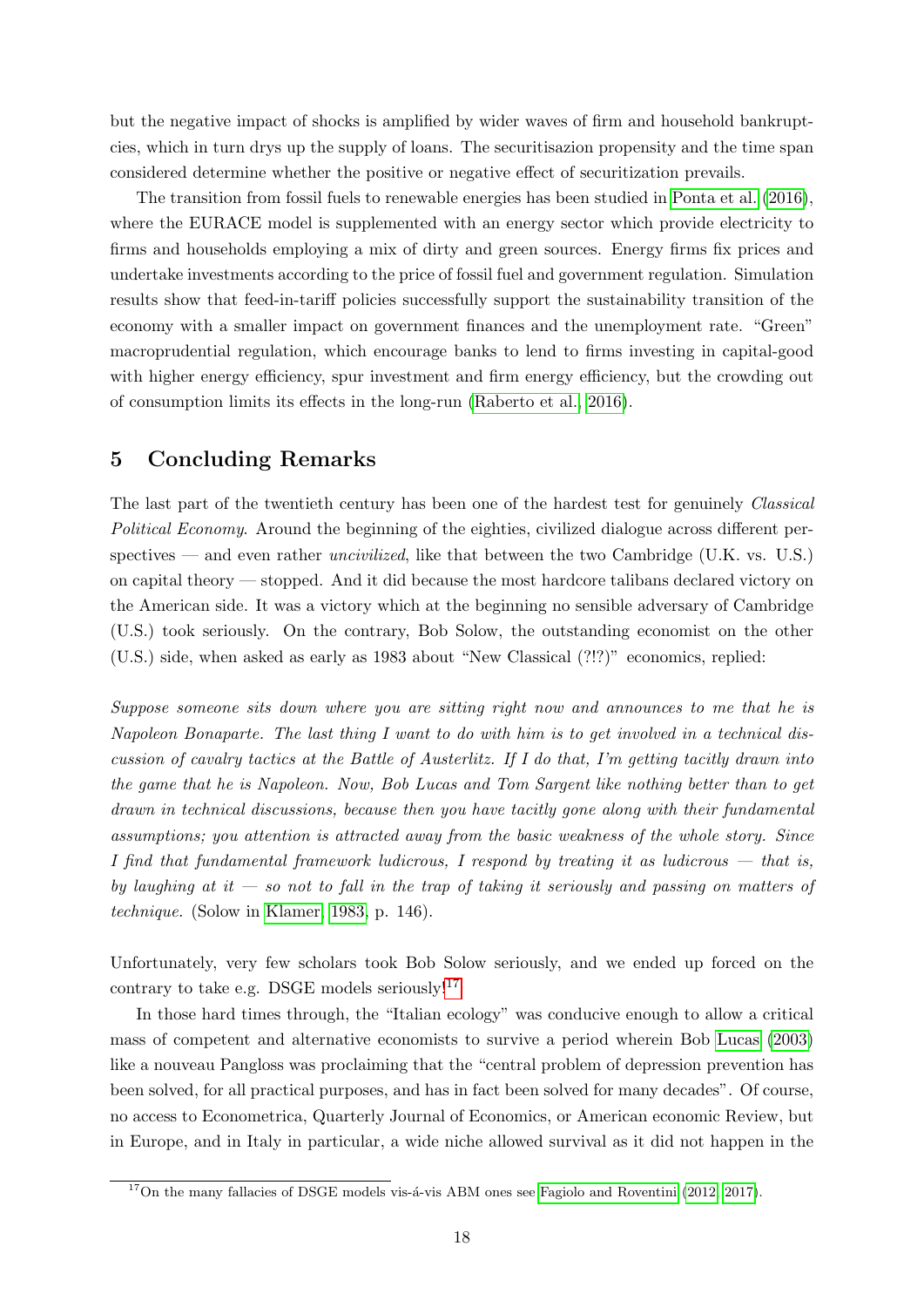U.S., where the intellectual extermination was almost complete. Then came the Big Crisis: the consequent loss of intellectual respectability of the "hard" mainstream macroeconomics implied also a novel window of opportunity for an alternative agent-based macro addressing the economy as a complex evolving system.

The resilience of the Italian political economy schools allowed the development of (at least) three of the most respected macroeconomic agent-based models, namely the K+S, CATS and EURACE families (see e.g. [Turrell, 2016;](#page-24-7) [Haldane, 2016;](#page-22-23) [Dilaver et al., 2016\)](#page-21-19). Such models can account for endogenous growth, business cycles, deep crises and reproduce a rather long list of macro and micro empirical regularities. The models share significant overlappings, but there are many complementarities and specificities. For instance, in the K+S model [\(Dosi et al., 2010,](#page-21-0) [2016a\)](#page-21-1), Schumpeterian dynamics and Keynesian coordination failures co-evolve with possible amplifying financial feedbacks, while the CATS model [\(Delli Gatti](#page-21-2) et al., [2005,](#page-21-2) [2011\)](#page-21-3) has a Minskyan core supplemented by aggregate demand fluctuations and innovation shocks. The K+S and CATS families are medium-scale agent-based models, while the EURACE has been designed to represent the dynamics of the European economy. Such a higher degree of complexity makes the details of the model less easy to learn and it leads to higher computational costs. Nonetheless, we think that it is the right time for a more fruitful integration of the three Italian families of agent-based models to strengthen and spread an alternative complexity paradigm in macroeconomics.

#### References

<span id="page-20-0"></span>Amendola, M. and J.-L. Gaffard (1988), The Innovative Choice, Basil Blackwell, Oxford and New York.

- <span id="page-20-1"></span>Amendola, M. and J.-L. Gaffard (1998), Out of Equilibrium, Oxford University Press.
- <span id="page-20-6"></span>Ascari, G., G. Fagiolo and A. Roventini (2015), "Fat-Tails Distributions and Business-Cycle Models", Macroeconomic Dynamics, 19: 465–476.
- <span id="page-20-5"></span>Ashraf, Q. and O. Galor (2013), "The "Out of Africa" Hypothesis, Human Genetic Diversity, and Comparative Economic Development", American Economic Review, 103: 1–46.
- <span id="page-20-11"></span>Assenza, T. and D. Delli Gatti (2013), "E Pluribus Unum: Macroeconomic Modelling for Multi-agent Economies", Journal of Economic Dynamics & Control, 37: 1659–1682.
- <span id="page-20-8"></span>Assenza, T., D. D. Gatti and J. Grazzini (2015), "Emergent dynamics of a macroeconomic agent based model with capital and credit", *Journal of Economic Dynamics and Control*, 50:  $5-28$ , crises and Complexity.
- <span id="page-20-2"></span>Beltratti, A., S. Margarita and P. Terna (1996), Neural Networks for Economic and Financial Modelling, London: International Thomson Computer Press.
- <span id="page-20-10"></span>Bernanke, B., M. Gertler and S. Gilchrist (1999), "The Financial Accelerator in a Quantitative Business Cycle Framework", in J. Taylor and M. Woodford, (eds.), Handbook of Macroeconomics, Elsevier Science: Amsterdam.
- <span id="page-20-4"></span>Biasco, S. (1979), L'Inflazione nei Paesi Capitalistici Industrializzati, Milano, Feltrinelli.
- <span id="page-20-7"></span>Blanchard, O., E. Cerruti and L. H. Summers (2015), "Inflation and Activity - Two Explorations and their Monetary Policy Implications", Working paper w21726, National Bureau of Economic Research.
- <span id="page-20-3"></span>Caffé, F. (1978), Lezioni di Politica Economica, Bollati Borighieri, Torino.
- <span id="page-20-9"></span>Caiani, A., A. Godin, E. Caverzasi, M. Gallegati, S. Kinsella and J. E. Stiglitz (2016), "Agent based-stock flow consistent macroeconomics: Towards a benchmark model", Journal of Economic Dynamics and Control, 69:  $375 - 408.$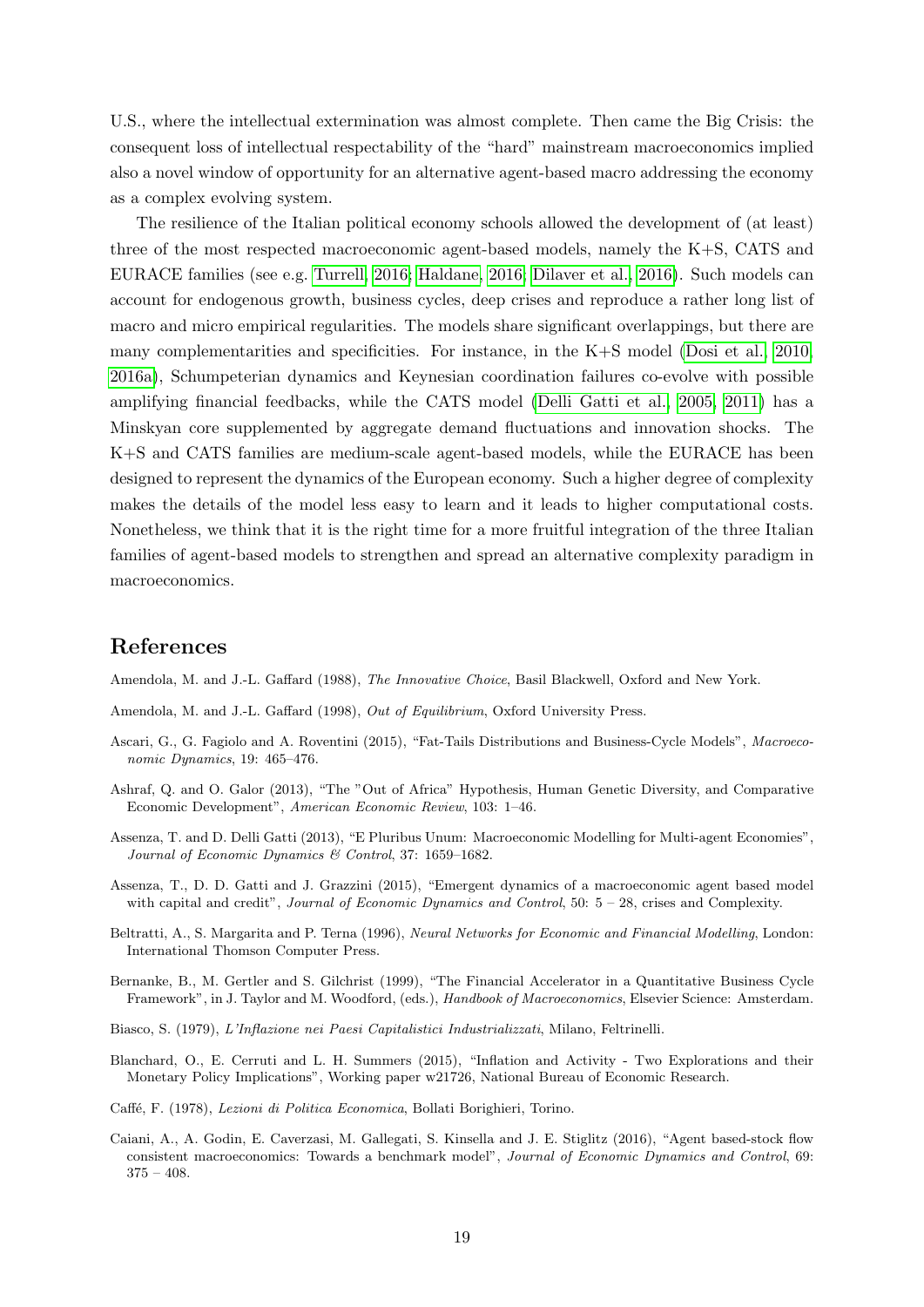- <span id="page-21-16"></span>Caiani, A., A. Russo and M. Gallegati (2017), "Does Inequality Hamper Innovation and Growth? An AB-SFC Analysis", Journal of Evolutionary Economics, forthcoming.
- <span id="page-21-17"></span>Catullo, E., M. Gallegati and A. Palestrini (2015), "Towards a Credit Network Based early Warning Indicator for Crises", Journal of Economic Dynamics & Control, 50: 78–97.
- <span id="page-21-4"></span>Cincotti, S., M. Raberto and A. Teglio (2010), "Credit Money and Macroeconomic Instability in the Agent-based Model and Simulator Eurace", Economics: The Open-Access, Open-Assessment E-Journal, 4.
- <span id="page-21-18"></span>Cincotti, S., M. Raberto and A. Teglio (2012), "Macroprudential Policies in an Agent-Based Artificial Economy", Revue de l'OFCE, 124: 205–234.
- <span id="page-21-3"></span>Delli Gatti, D., S. Desiderio, E. Gaffeo, P. Cirillo and M. Gallegati (2011), Macroeconomics from the Bottom-up, Springer.
- <span id="page-21-2"></span>Delli Gatti, D., C. Di Guilmi, E. Gaffeo, G. Giulioni, M. Gallegati and A. Palestrini (2005), "A New Approach to Business Fluctuations: Heterogeneous Interacting Agents, Scaling Laws and Financial Fragility", Journal of Economic Behavior & Organization, 56: 489–512.
- <span id="page-21-15"></span>Delli Gatti, D., M. Gallegati, B. Greenwald, A. Russo and J. Stiglitz (2010), "The Financial Accelerator in an Evolving Credit Network", Journal of Economic Dynamics & Control, 34: 1627–1650.
- <span id="page-21-19"></span>Dilaver, O., R. Jump and P. Levine (2016), "Agent-based Macroeconomics and Dynamic Stochastic General Equilibrium Models: Where Do We Go from Here?", Discussion Papers in Economics 01/16, University of Surrey.
- <span id="page-21-9"></span>Dosi, G. (1988), "Sources, Procedures and Microeconomic Effects of Innovation", Journal of Economic Literature, 26: 126–71.
- <span id="page-21-10"></span>Dosi, G. (2007), "Statistical Regularities in the Evolution of Industries. A Guide through some Evidence and Challenges for the Theory", in F. Malerba and S. Brusoni, (eds.), Perspectives on Innovation, Cambridge MA, Cambridge University Press.
- <span id="page-21-6"></span>Dosi, G. (2012), Economic Organization, Industrial Dynamics and Development, chapter Introduction, Edward Elgar: Cheltenham.
- <span id="page-21-7"></span>Dosi, G., G. Fagiolo, M. Napoletano and A. Roventini (2013), "Income Distribution, Credit and Fiscal Policies in an Agent-Based Keynesian Model", Journal of Economic Dynamics & Control, 37: 1598–1625.
- <span id="page-21-8"></span>Dosi, G., G. Fagiolo, M. Napoletano, A. Roventini and T. Treibich (2015), "Fiscal and Monetary Policies in Complex Evolving Economies", Journal of Economic Dynamics & Control, 52: 166–189.
- <span id="page-21-0"></span>Dosi, G., G. Fagiolo and A. Roventini (2010), "Schumpeter Meeting Keynes: A Policy-Friendly Model of Endogenous Growth and Business Cycles", Journal of Economic Dynamics & Control, 34: 1748–1767.
- <span id="page-21-1"></span>Dosi, G., M. Napoletano, A. Roventini and T. Treibich (2016a), "Micro and Macro Policies in Keynes+Schumpeter Evolutionary Models", Journal of Evolutionary Economics, DOI 10.1007/s00191-016-0466-4.
- <span id="page-21-11"></span>Dosi, G., M. Napoletano, A. Roventini and T. Treibich (2016b), "The Short- and Long-Run Damages of Fiscal Austerity: Keynes beyond Schumpeter", in J. Stiglitz and M. Guzman, (eds.), Contemporary Issues in Macroeconomics, Palgrave Macmillan UK.
- <span id="page-21-13"></span>Dosi, G., M. Pereira, A. Roventini and M. E. Virgilito (2016c), "The Effects of Labour Market Reforms upon Unemployment and Income Inequalities: an Agent Based Model", Working Paper Series 2016/27, Laboratory of Economics and Management (LEM), Scuola Superiore Sant'Anna, Pisa, Italy.
- <span id="page-21-14"></span>Dosi, G., M. Pereira, A. Roventini and M. E. Virgilito (2017a), "Causes and Consequences of Hysteresis: Aggregate Demand, Productivity and Employment", Working Paper Series 2016/07, Laboratory of Economics and Management (LEM), Scuola Superiore Sant'Anna, Pisa, Italy.
- <span id="page-21-12"></span>Dosi, G., M. Pereira, A. Roventini and M. E. Virgilito (2017b), "When more Flexibility Yields more Fragility: the Microfoundations of Keynesian Aggregate Unemployment", Journal of Economic Dynamics & Control, 81: 162–186.
- <span id="page-21-5"></span>Dosi, G. and A. Roventini (2017), "The Irresistible Fetish of Utility Theory: From "Pleasure and Pain" to Rationalising Torture", Intereconomics, 5: 286–287.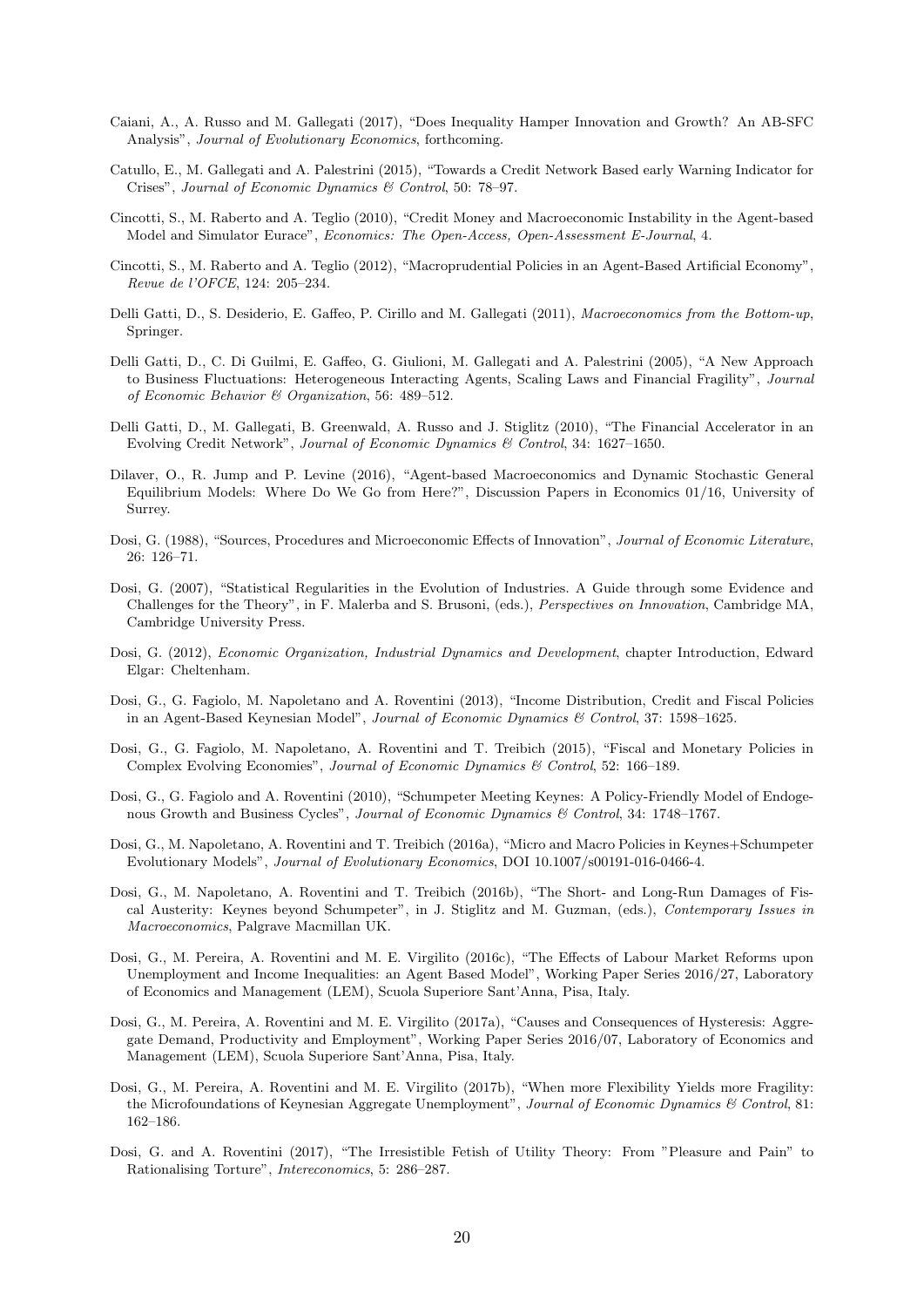- <span id="page-22-7"></span>Dosi, G. and M. E. Virgillito (2017), "In Order to Stand Up You Must Keep Cycling: Change and Coordination in Complex Evolving Systems", Structural Change and Economic Dynamics, forthcoming.
- <span id="page-22-11"></span>Fagiolo, G., A. Moneta and P. Windrum (2007), "A Critical Guide to Empirical Validation of Agent-Based Models in Economics: Methodologies, Procedures, and Open Problems", Computational Economics, 30: 195–226.
- <span id="page-22-13"></span>Fagiolo, G., M. Napoletano and A. Roventini (2008), "Are Output Growth-Rate Distributions Fat-Tailed? Some Evidence from OECD Countries", Journal of Applied Econometrics, 23: 639–669.
- <span id="page-22-8"></span>Fagiolo, G. and A. Roventini (2012), "Macroeconomic Policy in Agent-Based and DSGE Models", Revue de l'OFCE, 124: 67–116.
- <span id="page-22-9"></span>Fagiolo, G. and A. Roventini (2017), "Macroeconomic policy in DSGE and agent-based models redux: New developments and challenges ahead", Journal of Artificial Societies and Social Simulation, 20.
- <span id="page-22-1"></span>Fontana, M. (2010), "Can neoclassical economics handle complexity? The fallacy of the oil spot dynamic", Journal of Economic Behavior & Organization, 76: 584 – 596.
- <span id="page-22-4"></span>Fu´a, G. (1978-1983), Lo Sviluppo Economico in Italia, Franco Angeli, Milano.
- <span id="page-22-0"></span>Gilbert, N. and P. Terna (Mar 2000), "How to build and use agent-based models in social science", Mind  $\mathcal B$ Society, 1: 57–72.
- <span id="page-22-18"></span>Giri, F., L. Riccetti, A. Russo and M. Gallegati (2016), "Monetary Policy and Large Crises in a Financial Accelerator Agent-Based Model", MPRA Paper 70371, University Library of Munich.
- <span id="page-22-17"></span>Greenwald, B. and J. Stiglitz (1993), "Financial Market Imperfections and Business Cycles", Quarterly Journal of Economics, 108: 77–114.
- <span id="page-22-19"></span>Guerini, M., M. Napoletano and A. Roventini (2017), "No Man Is an Island: The Impact of Heterogeneity and Local Interactions on Macroeconomic Dynamics", Economic Modelling, http://dx.doi.org/10.1016/j.econmod.2017.05.004.
- <span id="page-22-3"></span>Hahn, F. (1982), "The Neo Ricardian", Cambridge Journal of Economics, 6: 353–374.
- <span id="page-22-23"></span>Haldane, A. (2016), "The Dappled World", Gls shackle biennial memorial lecture, Bank of England.
- <span id="page-22-6"></span>Kirman, A. P. (2016), "Ants and Nonoptimal Self-Organization: Lessons for Macroeconomics", Macroeconomic Dynamics, doi:10.1017/S1365100514000339.
- <span id="page-22-21"></span>Klamer, A. (1983), Conversations With Economists: New Classical Economists and Opponents Speak Out on the Current Controversy in Macroeconomics, Lanham 1983, Rowman & Littlefield Publishers.
- <span id="page-22-10"></span>Knight, F. (1921), Risk, Uncertainty, and Profits, Chicago, Chicago University Press.
- <span id="page-22-15"></span>Lamperti, F., G. Dosi, M. Napoletano, A. Roventini and S. Sapio (2017), "Faraway, so Close: An Agent-Based Model for Climate, Energy and Macroeconomic Policies", Working paper series 2017/12, Laboratory of Economics and Management (LEM), Scuola Superiore Sant'Anna, Pisa, Italy.
- <span id="page-22-2"></span>Leombruni, R. and M. Richiardi (2006), "LABORsim: An Agent-Based Microsimulation of Labour Supply – An Application to Italy", Computational Economics, 27: 63–88, 10.1007/s10614-005-9016-0.
- <span id="page-22-5"></span>Lippi, M. (1988), "On the dynamics of aggregate macroequations: from simple microbehaviour to complex macrorelationships", in G. Dosi, C. Freeman, R. Nelson, G. Silverberg and L. Soete, (eds.), Technical Change and Economic Theory, London and New York, Pinter Publishers.
- <span id="page-22-22"></span>Lucas, R. E. J. (2003), "Macroeconomic Priorities", American Economic Review, 93: 1–14.
- <span id="page-22-20"></span>Mazzocchetti, A., A. Teglio, M. Raberto and S. Cincotti (2017), "Securitisation and Business Cycle: An Agent-Based Perspective", Paper 76760, MPRA.
- <span id="page-22-16"></span>Minsky, H. (1982), Can "It" Happen Again?: Essays on Instability and Finance, Routledge.
- <span id="page-22-12"></span>Minsky, H. (1986), Stabilizing an Unstable Economy, Yale University Press, New Haven.
- <span id="page-22-14"></span>Napoletano, M., G. Dosi, G. Fagiolo and A. Roventini (2012), "Wage Formation, Investment Behavior and Growth Regimes: An Agent-Based Analysis", Revue de l'OFCE, 124: 235–261.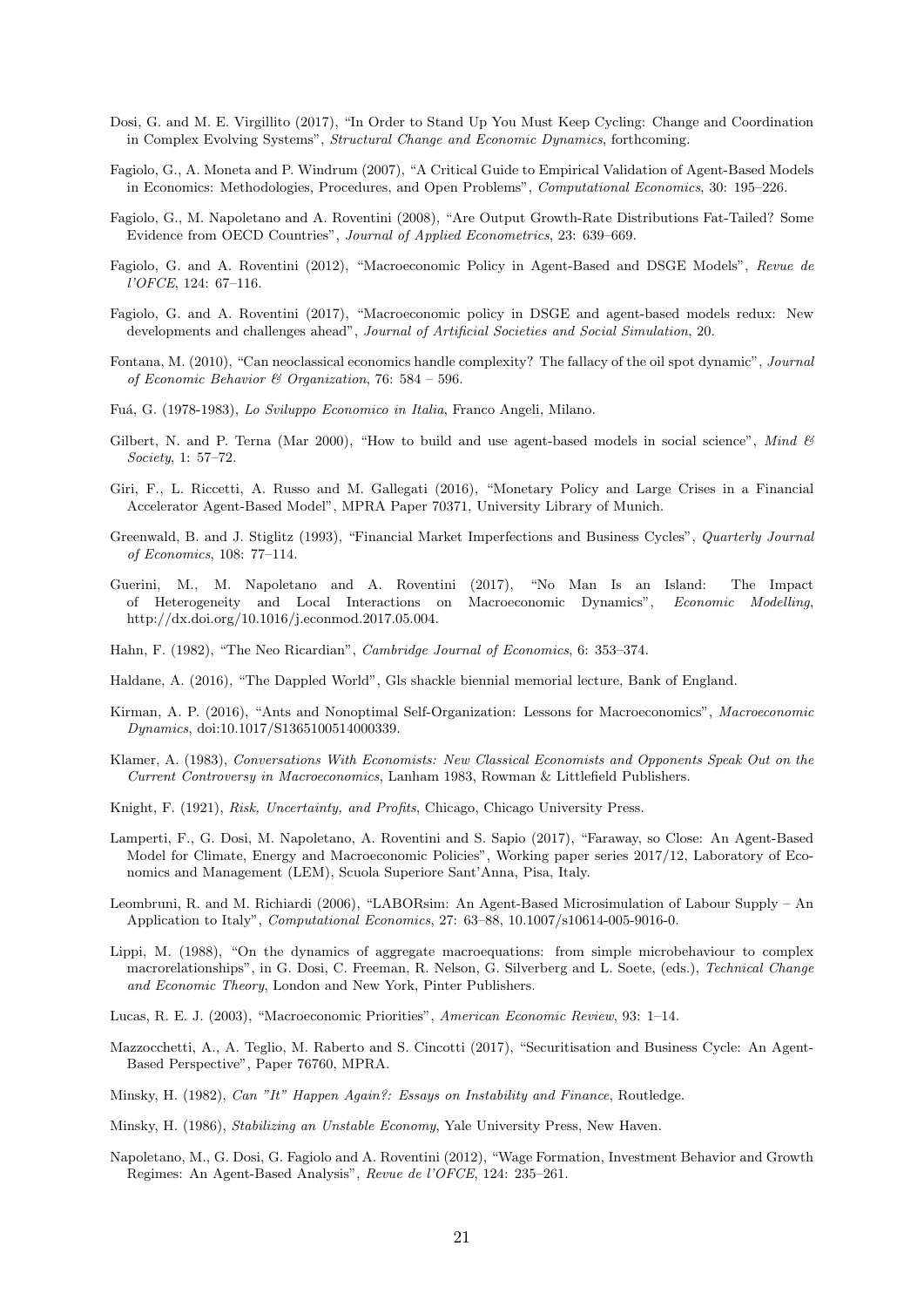- <span id="page-23-11"></span>Napoletano, M., A. Roventini and S. Sapio (2006), "Are Business Cycles All Alike? A Bandpass Filter Analysis of the Italian and US Cycles", Rivista Italiana degli Economisti, 1: 87–118.
- <span id="page-23-8"></span>Nelson, R. R. and S. G. Winter (1982), An Evolutionary Theory of Economic Change, Cambridge, The Belknap Press of Harvard University Press.
- <span id="page-23-20"></span>Ozel, B., R. C. Nathanael, M. Raberto, A. Teglio and S. Cincotti (2016), "Macroeconomic implications of Mortgage Loans Requirements: An Agent based approach", Working paper 2016/05, Universitat Jaume I.
- <span id="page-23-0"></span>Pasinetti, L. L. (1974), Growth and Income Distribution: Essays in Economic Theory, Cambridge, Cambridge University Press.
- <span id="page-23-1"></span>Pasinetti, L. L. (1983), "The Accumulation of Capital", Cambridge Journal of Economics, 7: 405–11.
- <span id="page-23-21"></span>Ponta, L., M. Raberto, A. Teglio and S. Cincotti (2016), "An Agent-Based Stock-Flow Consistent Model of the Sustainable Transition in the Energy sector", Working Papers 73183, MPRA.
- <span id="page-23-18"></span>Popoyan, L., M. Napoletano and A. Roventini (2017), "Taming Macroeconomic Instability: Monetary and Macro Prudential Policy Interactions in an Agent-Based Model", Journal of Economic Behavior & Organization, 134: 117–140.
- <span id="page-23-7"></span>Pyka, A. and G. Fagiolo (2007), "Agent-Based Modelling: A Methodology for Neo-Schumpeterian Economics", in H. Hanusch and A. Pyka, (eds.), The Elgar Companion to Neo-Schumpeterian Economics, Cheltenham, Edward Elgar Publishers.
- <span id="page-23-22"></span>Raberto, M., B. Ozel, L. Ponta, A. Teglio and S. Cincotti (2016), "From Financial Instability to Green Finance: The Role of Banking and Monetary Policies in the Eurace Model", Working Papers 2016/07, Economics Department, Universitat Jaume I, Castellón (Spain).
- <span id="page-23-19"></span>Riccetti, L., A. Russo and M. Gallegati (2013a), "Leveraged Network-Based Financial Accelerator", Journal of Economic Dynamics & Control, 37: 1626–1640.
- <span id="page-23-14"></span>Riccetti, L., A. Russo and M. Gallegati (2013b), "Unemployment Benefits and Financial Leverage in an Agent Based Macroeconomic Model", Economics: The Open-Access, Open-Assessment E-Journal, 7: 2013–2042.
- <span id="page-23-13"></span>Riccetti, L., A. Russo and M. Gallegati (2014), "An Agent Based Decentralized Matching Macroeconomic Model", Journal of Economic Interaction and Coordination, 10: 305–332.
- <span id="page-23-16"></span>Riccetti, L., A. Russo and M. Gallegati (2016), "Financialisation and Crisis in an Agent-Based Macroeconomic Model", Economic Modelling, 52: 162–172.
- <span id="page-23-17"></span>Riccetti, L., A. Russo and M. Gallegati (2017), "Financial Regulation and Endogenous Macroeconomic Crises", Macroeconomic Dynamics, forthcoming.
- <span id="page-23-3"></span>Richiardi, M., R. Leombruni, N. J. Saam and M. Sonnessa (2006), "A Common Protocol for Agent-Based Social Simulation", J. Artificial Societies and Social Simulation, 9.
- <span id="page-23-4"></span>Richiardi, M. and R. Richardson (2017), "JAS-mine: A New Platform for Microsimulation and Agent-Based Modelling", International Journal of Microsimulation, 10: 106–134.
- <span id="page-23-12"></span>Russo, A., M. Catalano, M. Gallegati, E. Gaffeo and M. Napoletano (2007), "Industrial Dynamics, Fiscal Policy and R&D: Evidence from a Computational Experiment", Journal of Economic Behavior & Organization, 64: 426–447.
- <span id="page-23-15"></span>Russo, A., L. Riccetti and M. Gallegati (2016), "Increasing Inequality, Consumer Credit and Financial Fragility in an Agent Based Macroeconomic Model", Journal of Evolutionary Economics, 26: 25–47.
- <span id="page-23-6"></span>Salvati, M. (2000), Occasioni Mancate: Economia e Politica in Italia dagli Anni '60 ad Oggi, Laterza, Bari.
- <span id="page-23-2"></span>Spaventa, L. (1970), "Rate of Profit, Rate of Growth and Capital Intensity in a Simple Production Model", Oxford Economic Papers, 22: 129–147.
- <span id="page-23-5"></span>Sraffa, P. (1960), Production of Commodities by Means of Commodities, Cambridge University Press.
- <span id="page-23-9"></span>Stiglitz, J. (2011), "Rethinking Macroeconomics: What Failed, and How to Repair It", Journal of the European Economic Association, 9: 591–645.
- <span id="page-23-10"></span>Stiglitz, J. (2015), "Towards a General Theory of Deep Downturns", Working Paper 21444, NBER.